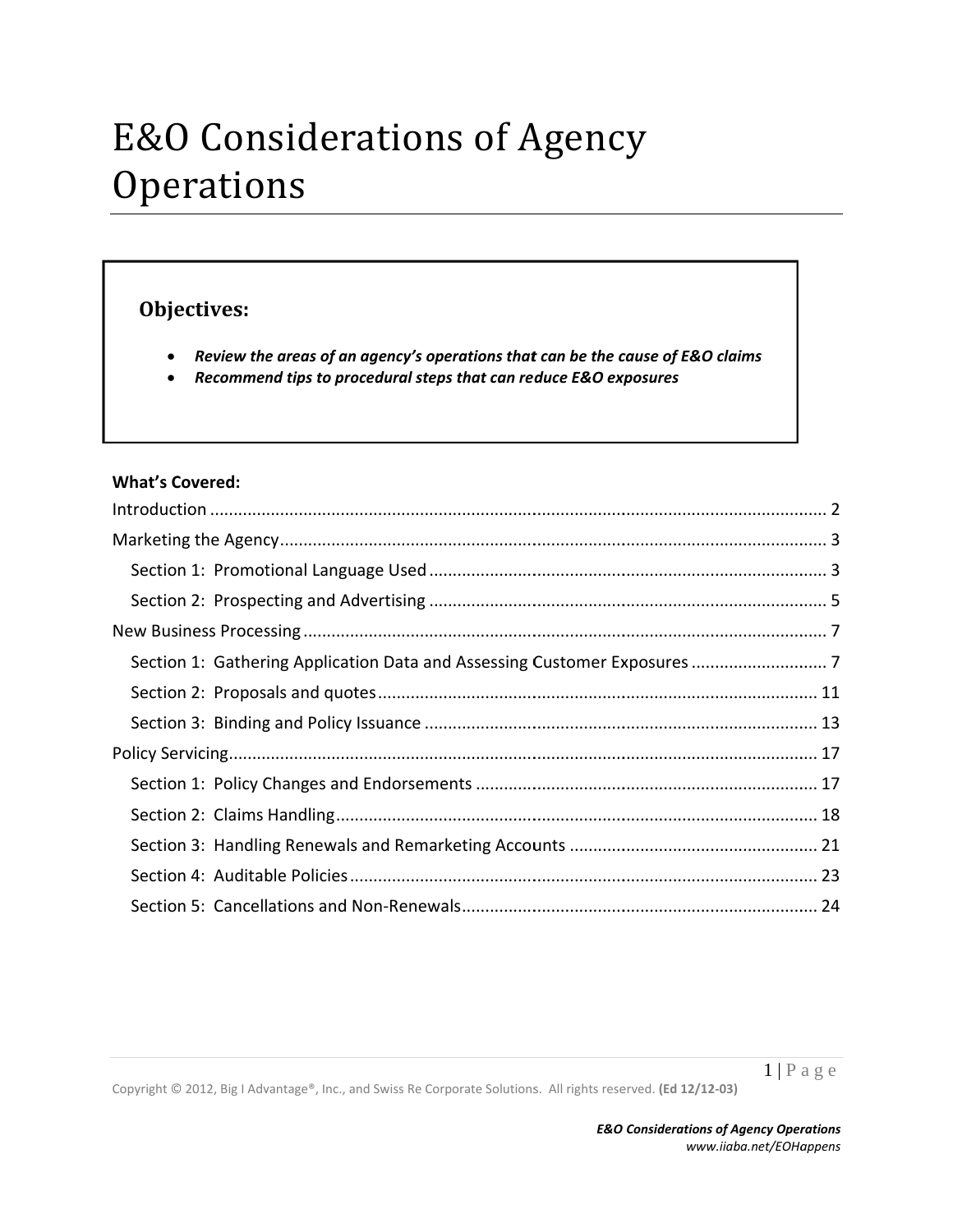# **INTRODUCTION**

The operations of insurance agencies can vary based on size, representation and geographic location. Over time agencies have had to adapt their operations because of changes in carrier capabilities and workflows, the implementation of tools like upload/download, the elimination of paper in favor of digital documents, the use of digital marketing (websites, blogs, social media, etc.) and comparative raters. This module is based on a generic agency and may not exactly represent your operations.

This module will explore areas in the agency's daily operations that may open the agency up to an E&O loss. While it may not follow your agency's operations exactly, the E&O considerations often still apply.

Agencies must have procedures in place to assure that consistent practices across all employees, as well as strong documentation of communications and agency actions are cornerstones of all agency operations. However, it is a fact of doing business today that for every company an agency represents there may be special or unique procedures that must be followed for various operations. A standard procedures manual, therefore, will address some of the basic and consistent steps as well as carrier‐specific processes involved in the agency operation. Agency personnel must be relied upon to keep on top of individual carrier requirements and modify procedures when appropriate. Agency meetings, interoffice communications, training sessions, current written guidelines per carriers, along with periodic operation audits, will play an important role in assuring compliance.

In order to begin to establish a procedures manual for your individual operation, an assessment of your operations is necessary. Procedures need to address both the automated and manual functional environments for the various daily agency operations. For those agencies that have fully embraced the electronic workflow, the way the agency operates on the personal lines side may still be different from that on the commercial lines side. Employee benefits practices may also have other unique procedural and system requirements. In one organization, different departments may operate in different environments. How an agency is structured can vary, however, consistent practices are vital for all procedures.

Copyright © 2012, Big I Advantage®, Inc., and Swiss Re Corporate Solutions. All rights reserved. **(Ed 12/12‐03)**

 $2|P$ age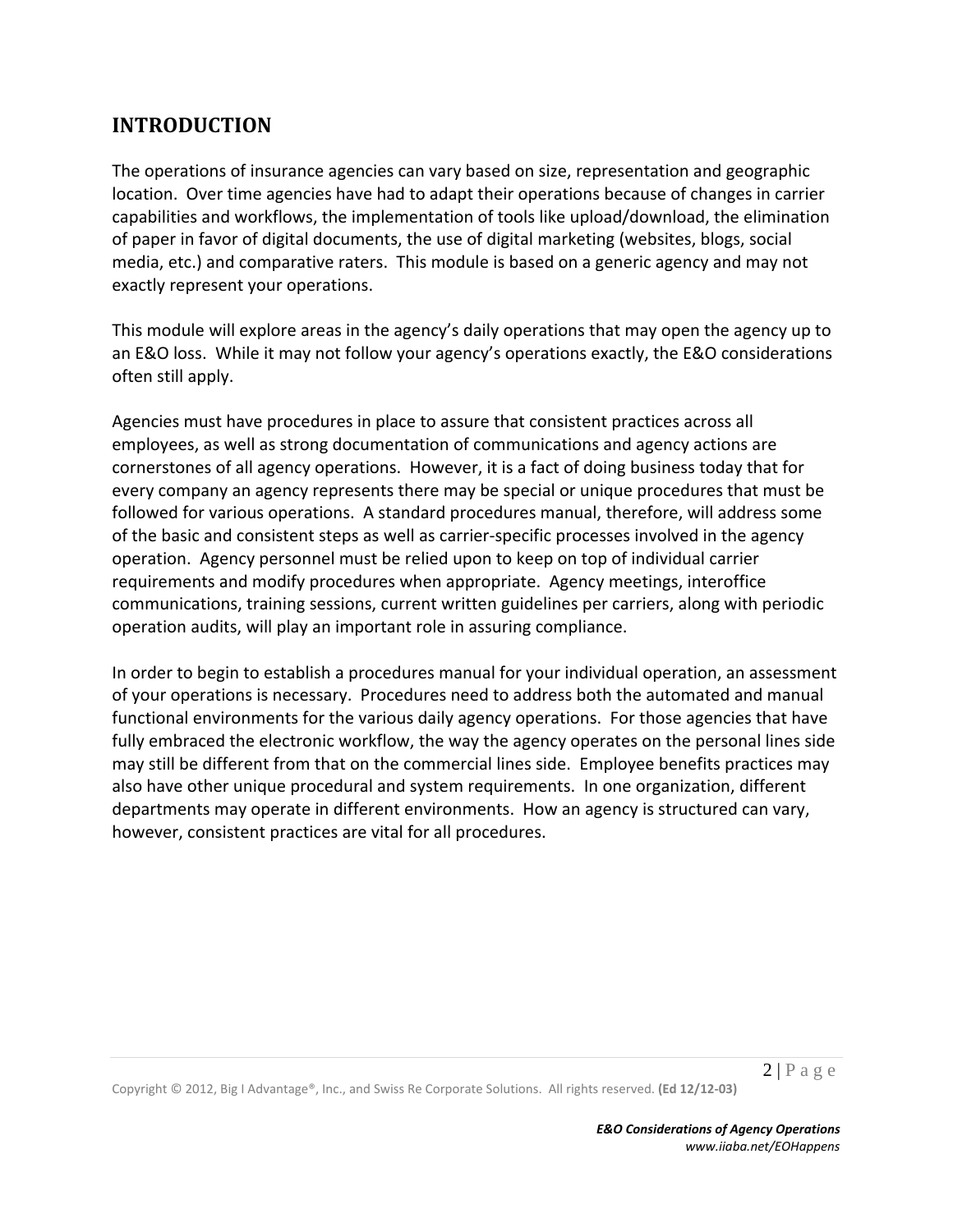#### **Risk Management Tips for the Agency**

Written procedures are effective only if all appropriate staff are trained and knowledgeable on:

- Insurance Coverages ISO and company-specific forms
- ACORD forms
- Effective use of the agency management system
- Agency basic procedures per process
- Carrier‐specific procedures per process
- Responsibility and authority applicable to their position
- State laws and regulations that apply in the various states in which the agency writes business
- Procedures to protect the security of customer and employee information
- Procedures to use digital marketing tools effectively

# **MARKETING THE AGENCY**

Computers and the Internet have changed the way agents market their services and have made it easier to create their own marketing material and campaigns**.** Gone are the days of simply putting an advertisement in the Yellow Pages. The ways agents market themselves include using the following: websites, cold calls, brochures, advertisements, newsletters, and social media outlets like Facebook, Twitter, and blogs. While the media may change the principles of E&O risk management largely remain the same. From an E&O standpoint, care must be taken as to how an agency markets their products and services and presents their services to the public. Statements made in advertisements or social media can influence the standard of care expected from customers. Agencies should have procedures in place that match the representations made in advertising materials.

#### **Section 1: Promotional Language Used**

Here are some considerations when creating content for marketing the agency. It truly is a balancing act of trying to trumpet the strengths of the agency while not raising customer expectations beyond the agency's capabilities. It is difficult for an agency to be all things to all customers. However, each organization wants to distinguish itself from others. Often times the agency may be overly zealous in its description of services and products offered. Care must be taken to assure that services promised can be delivered. As mentioned earlier, when statements are made regarding specialized expertise, the standard of care can be increased.

 $3 | P \text{ a } g \text{ e}$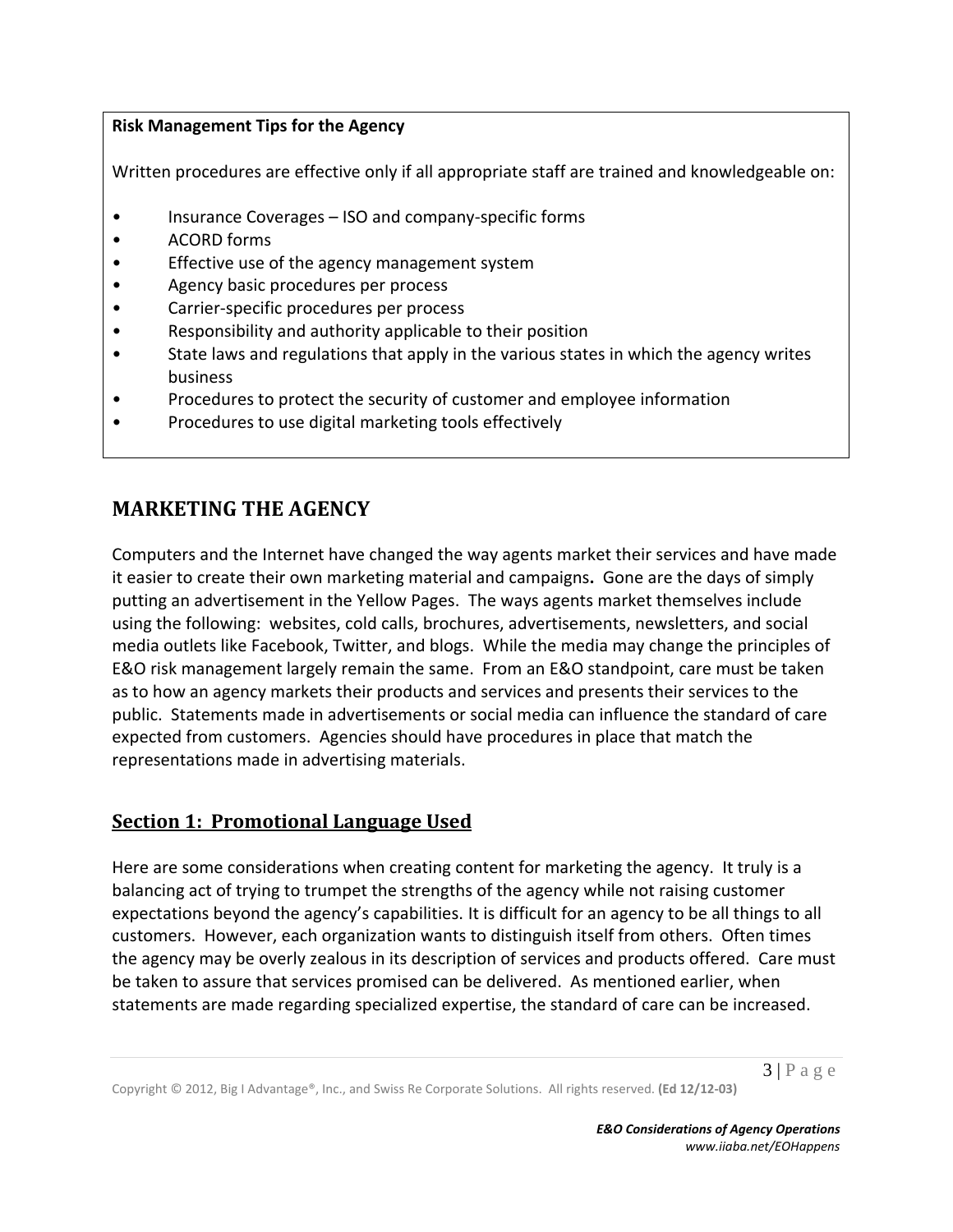Below are a few examples of statements found on agency websites with the language of concern highlighted:

#### **Example of the "Expert Agency" that specializes:**

*"XYZ Agency is a full‐line independent insurance agency offering auto, home, and business insurance. We are also experts that specialize in Employee Benefits in the workplace. These include group medical, life, cancer, accident, disability, vision, and long‐term care."*

Broad promises may increase the expectations of customers.

#### **Example of the Customizing Agency:**

*"ABC Agency represents many of the leading insurance companies in the world. That means we can tailor custom insurance programs specifically for you or your company without the expense of coverage you don't need."*

Uncovering an insured's loss exposures requires careful evaluation. Making promises of a higher level of loss exposure evaluation may place an agency in a difficult position if a claim is made against the agent/agency for inadequate coverage.

#### **Example of Evaluator Agency:**

*"We will carefully do a thorough risk exposure assessment, evaluate your current insurance coverage and provide you with fair and reasonable comparisons based on an honest assessment of your needs. We will never knowingly over or under insure you. Our primary goal* is to always be honest and fair, because, to be honest, we want to be your insurance partner for *life!"*

Agency websites and proposals commonly use verbiage such as, "Our experienced staff can handle all of your insurance needs..." or "We will tailor an insurance program to fit the needs of your business..." Those representations can create a 'special relationship' giving rise to a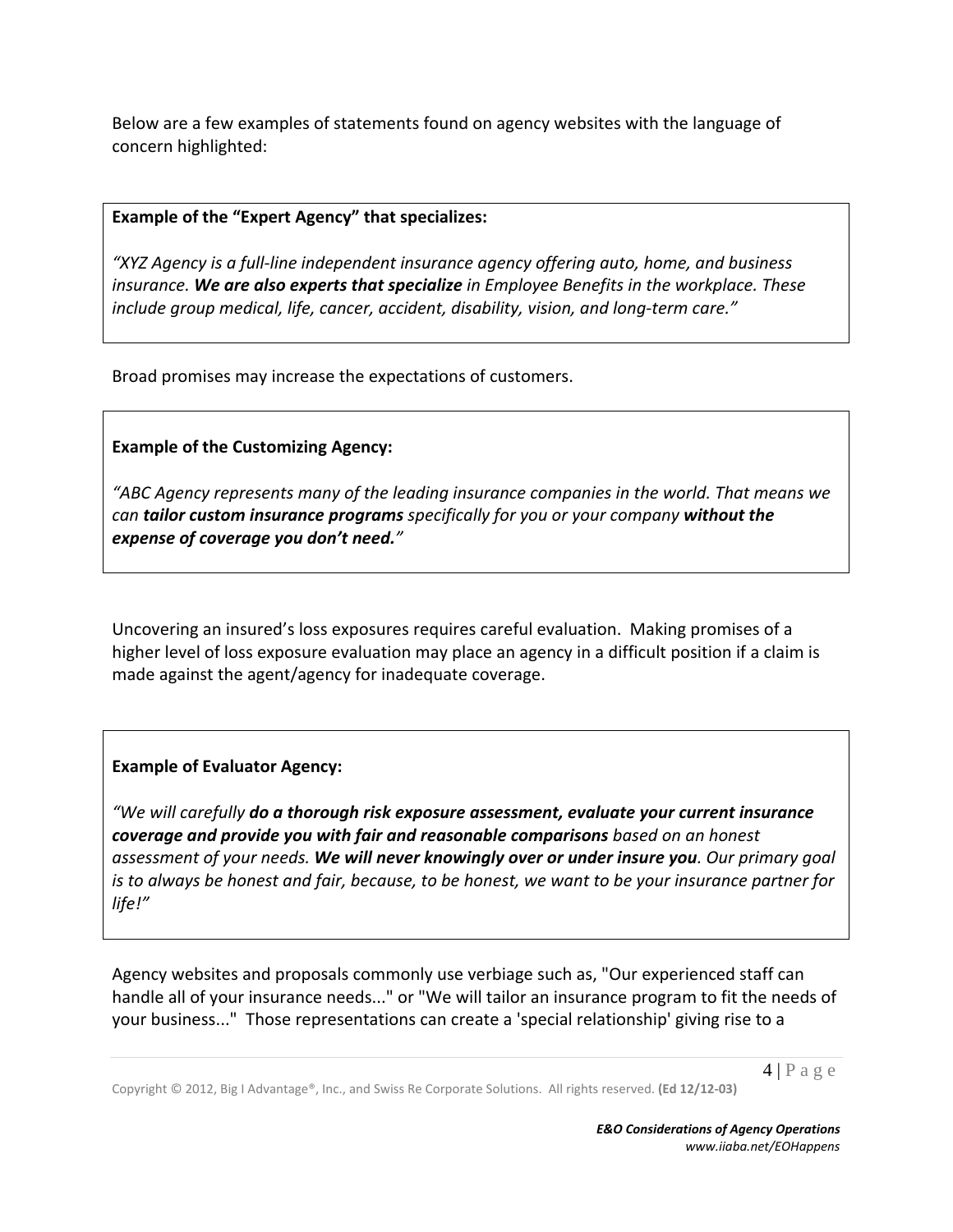heightened duty to perform, especially in so-called 'order taker' states where, but for that language, there would have been no duty to recommend a particular coverage or limit.

# **Section 2: Prospecting and Advertising**

Agency growth from new business and account rounding is a challenge for all agencies. In the hunt for new business agencies may look to utilize leads from outside sources for direct contact, referrals, and social media. Agents also maximize their website visibility and include access to online quotes or a "contact me for a quote" response field. They may offer an "instant chat" feature that allows customers to "instant message" with agency staff. While it's a nice tool, the agency needs to make sure correspondence from instant chats is documented in customer files. It is important that agencies include appropriate disclaimer language with all types of communications media to advise customers that no coverage is in effect until confirmed by the agency. In addition, agency staff will join community oriented organizations, sponsor community events, join online communities and sit on not-for-profit boards. Is the agency protected under the agency E&O policy for these types of activities, especially when procuring the coverage for an organization where the agent sits on the board? All of these are viable ways of engaging prospects but consideration to the E&O exposures must be given.

The first step is for the agency to understand both state and federal advertising and solicitation laws. For example, CAN‐SPAM prohibits sending unwanted commercial email messages to wireless devices and computers. Agencies should always provide these email recipients the option to opt out of receiving emails. The Telephone Consumer Protection Act (TCPA) has established a "do not call" list which prohibits telemarketers from calling parties unless they have established a business relationship, including a prohibition on unsolicited facsimile advertisements. The same laws that apply to paper advertisements may also apply to online communications as well. Privacy laws may also be at play when utilizing leads purchased from outside sources if it includes personally identifiable information. This data should be protected in the same manner as other data.

Solicitation letters and emails are other prospecting tools that are designed to spark the interest of the prospect for the purpose of scheduling an appointment to discuss their insurance needs. These solicitation documents are easily standardized in the agency management system and accessible by agency personnel. Whether you send "snail mail" or email to prospects, the information in the body of the letter/email must not overstate benefits provided by an insurance policy, agency knowledge and experience or services provided.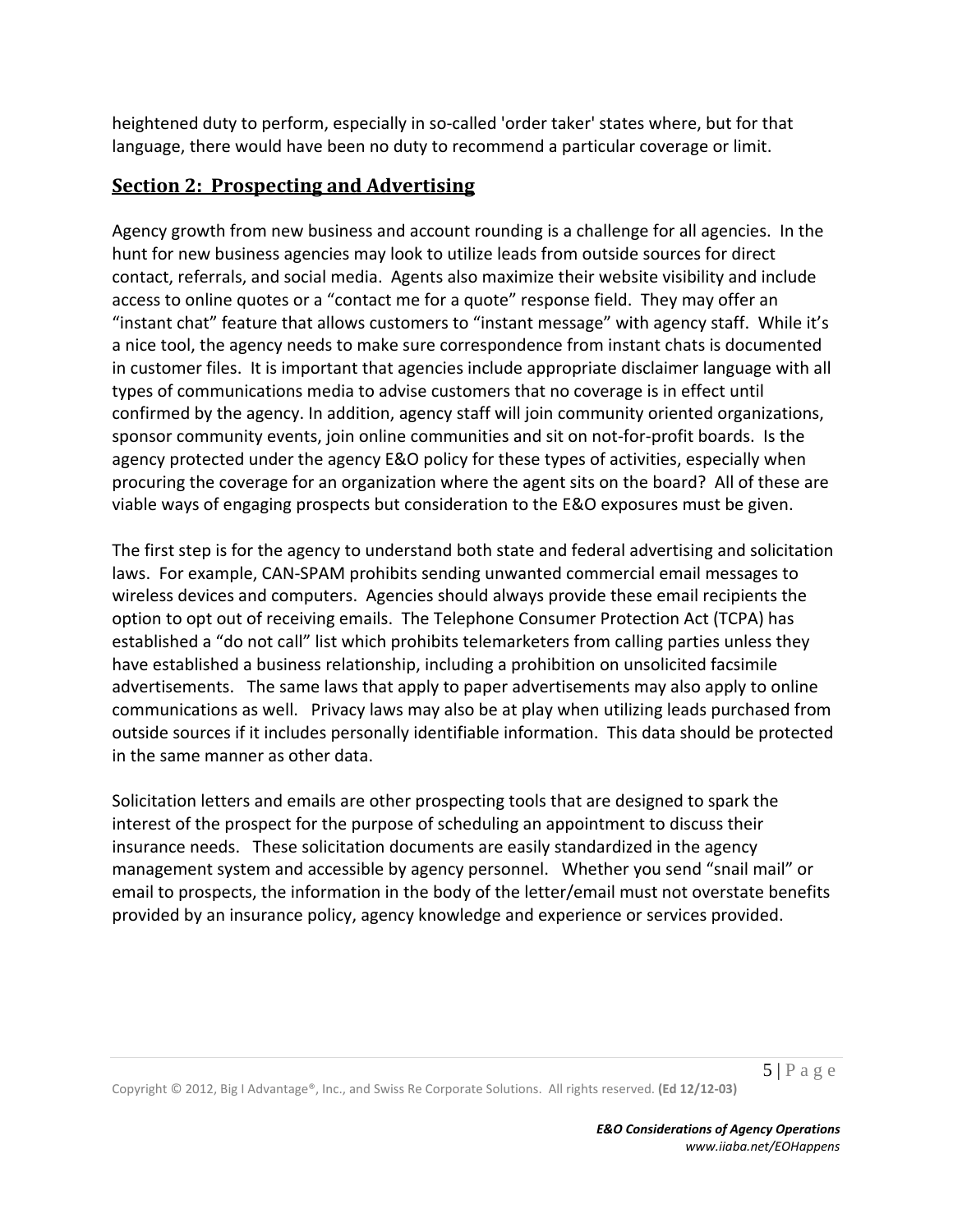*Example: An agency's solicitation letter states that the agency is a "full service insurance agency." The agency places the requested property coverage for a customer, but the limits of the policy are determined to be inadequate after a fire loss. While most states only require that an agent obtain the coverage requested by the customer, such advertising can result in a much higher duty for the agency to fulfill. Plaintiff attorneys will point to advertising or agency websites to show that an agency promised much more than what state law requires.*

**Advertising and Prospecting Risk Management Tips:**

- **Be familiar with state and federal advertising and solicitation laws.**
- **The agency's advertisements must reflect the agency's actual knowledge, experience, quality of service, and market options.**
- **Using superlatives to describe the agency that sound good but are not backed up by operations, increases the agency's E&O exposure.**
- **Simply put, you will be "putting your money where your mouth is" if the customer relies on these marketing statements and the agency does not live up to the advertisement.**
- **The agency should have a process for senior management to review all advertising and solicitation materials on an ongoing basis.**
- **Review all marketing pieces to avoid the use of terms that imply that coverage is broader than actually available.**
- **Don't over‐promise market capability or carrier representation.**
- **Email solicitations and newsletters should include appropriate unsubscribe language.**
- **Protect private information included in leads from outside sources.**
- **Document initial conversations with prospects in the agency management system.**
- **Encrypt personal private information collected from the agency website.**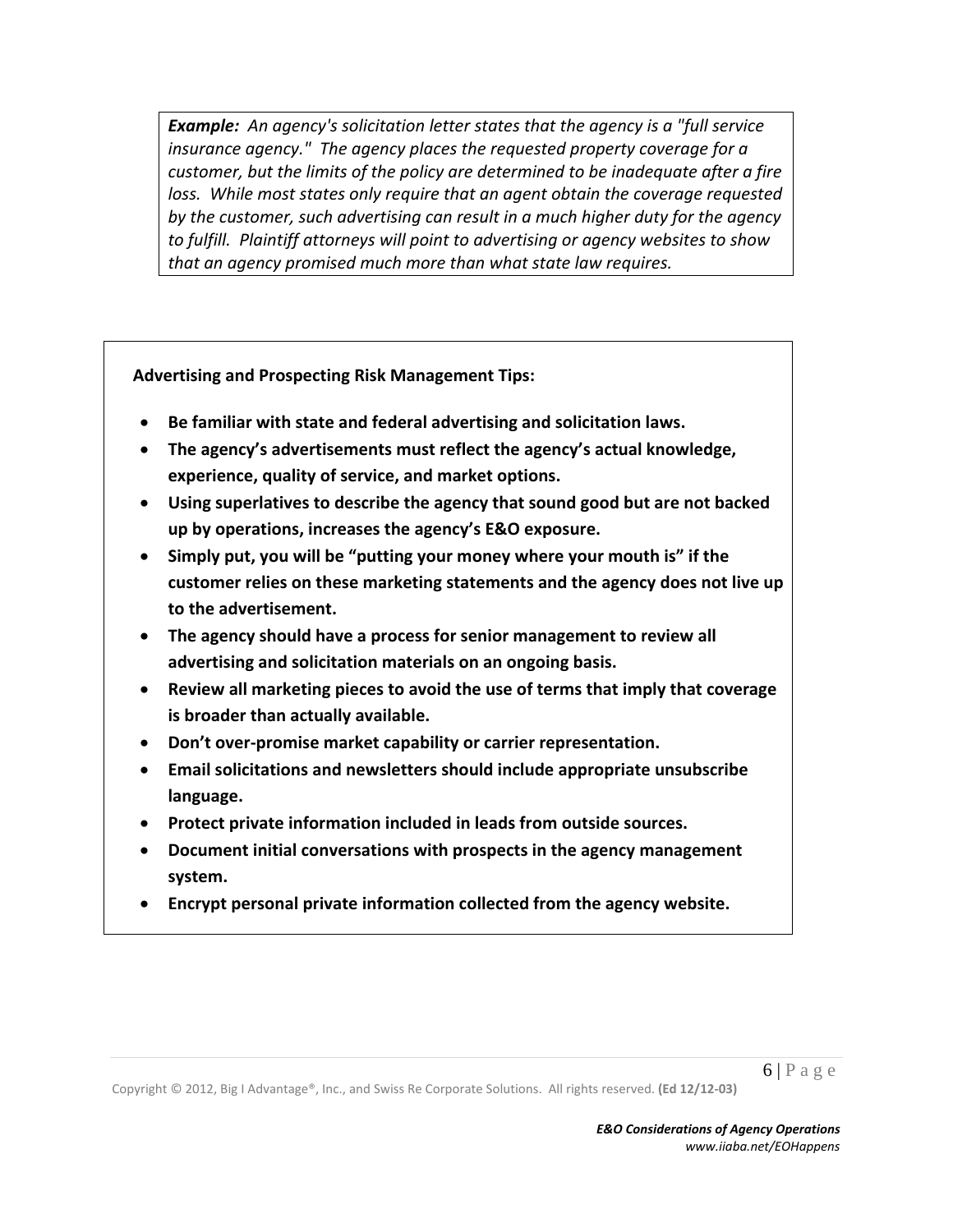# **Discussion Topics**

- *How does your agency describe itself and its services in marketing materials?*
- *Does your agency have a procedure in place for developing and approving marketing materials?*
- *How has marketing the agency changed in the past 10 years?*

# **NEW BUSINESS PROCESSING**

# **Section 1: Gathering Application Data and Assessing Customer Exposures**

The process of gathering information about customers' insurance exposures is one of the most critical in terms of preventing E&O claims before they happen. It has also changed over time with insurance carriers providing agents with underwriting systems where application information can be input directly by the agent and access to quotes is almost instantaneous. While decreasing quote turnaround time, the underwriting systems have opened agents up to a different set of E&O exposures that they need to contemplate, because the application and risk assessment process have become less formalized and more streamlined. Carriers may no longer require a signed application on personal lines and small or middle market accounts. Instead of the customer completing a formal application, as in years past, the agent may be more inclined to take notes for those questions needed to obtain a quote in the carrier underwriting system. The challenge is that without a signed application there is nothing for the agency to fall back on if the customer provides inaccurate information, misrepresents its exposures or declines certain optional coverages. The misrepresentation of information from the customer becomes that of the agent. Agents may also be less likely to present the customer with the information they provided to review for accuracy. Exposure from data entry errors has also increased. This is especially important with carriers downloading customer information directly into the agency's management system, possibly overwriting existing information. Agencies should make sure that a carrier's download does not overwrite the data on the customer's application. If it does, the agency should create and retain an image of the customer's original application.

Just because a carrier does not require a completed and signed application doesn't mean the agency shouldn't retain one. As mentioned above, the inaccurate information of the customer falls to the agent. E&O attorneys find that the insured's signed application is often a critical

Copyright © 2012, Big I Advantage®, Inc., and Swiss Re Corporate Solutions. All rights reserved. **(Ed 12/12‐03)**

 $7 | P \text{ a } g \text{ e}$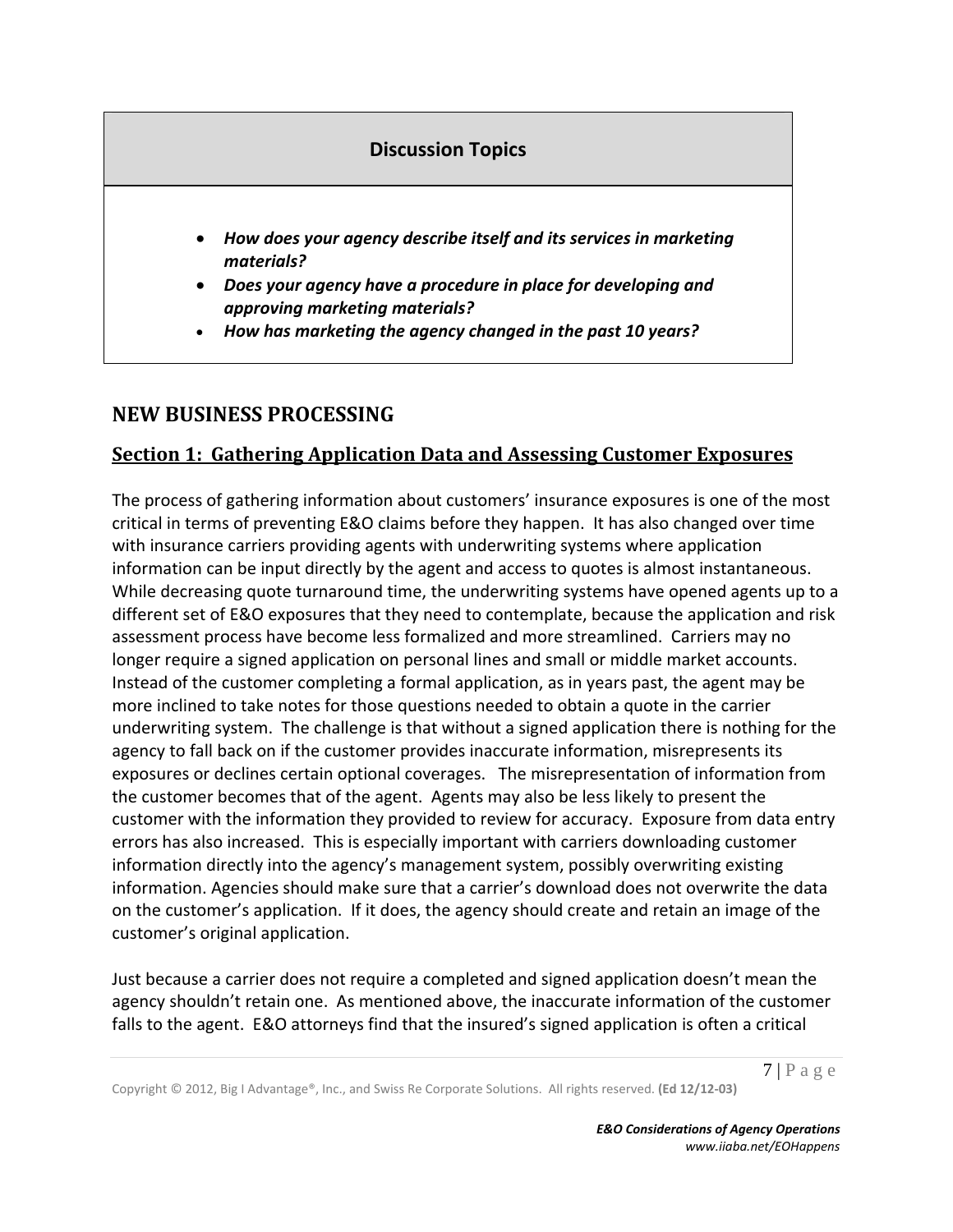piece of evidence in defending the agency in an E&O lawsuit. Insurance policies are legal contracts and as such are subject to the common law rule of "parole evidence". All of the oral or written information agreed to during the negotiation processes noted above, is reduced to a written contract – the insurance policy. Once the policy has been issued, the agreement between the insured and the carrier is what is in the policy, not in any proposal or oral promise made before the policy's issuance.

The application can be seen as the final pre-policy issuance agreement. The insured's signature on the application indicates what exposures they are transferring to the carrier and verifies that the underwriting information, used to affect this contractual relationship, is accurate. Regardless of previous discussions, information on proposals, emails, text messages, etc., the application can be seen as the insured's final insurance purchasing decision. So before the delivery of a policy, an agency should have a signed application form from all new business customers.

*Example: An agency signs an application for a customer that is used to place workers compensation coverage for the customer. The application fails to show that the customer has employees working in New York. An employee is hurt on the job while working in New York, and the claim is denied by the workers compensation carrier. Even though the customer reviewed and approved the application, the customer will now argue that it was never given the chance to review it, did not sign it, and cannot be held responsible for incorrect or missing information in the application. Signing an application on behalf of a customer could be considered fraud or forgery. The agency should always obtain the customer's signature on an application.*

Here are some E&O considerations when gathering information from the insured:

**Risk Management Tips for the Application Process:** 

- **Never sign an application on behalf of the customer.**
- **Have the insured review the application and sign and initial each page.**
- **Verify when carriers do not require that the agency retain a signed application. For small and middle market accounts where the company may not require a signed application, it is a best practice for the agency to get a signed application anyway. At a minimum, agency staff should recap the information provided by the insured along with getting their signature attesting the accuracy of the information. The applicant should respond verifying accuracy of information and documentation should be maintained.**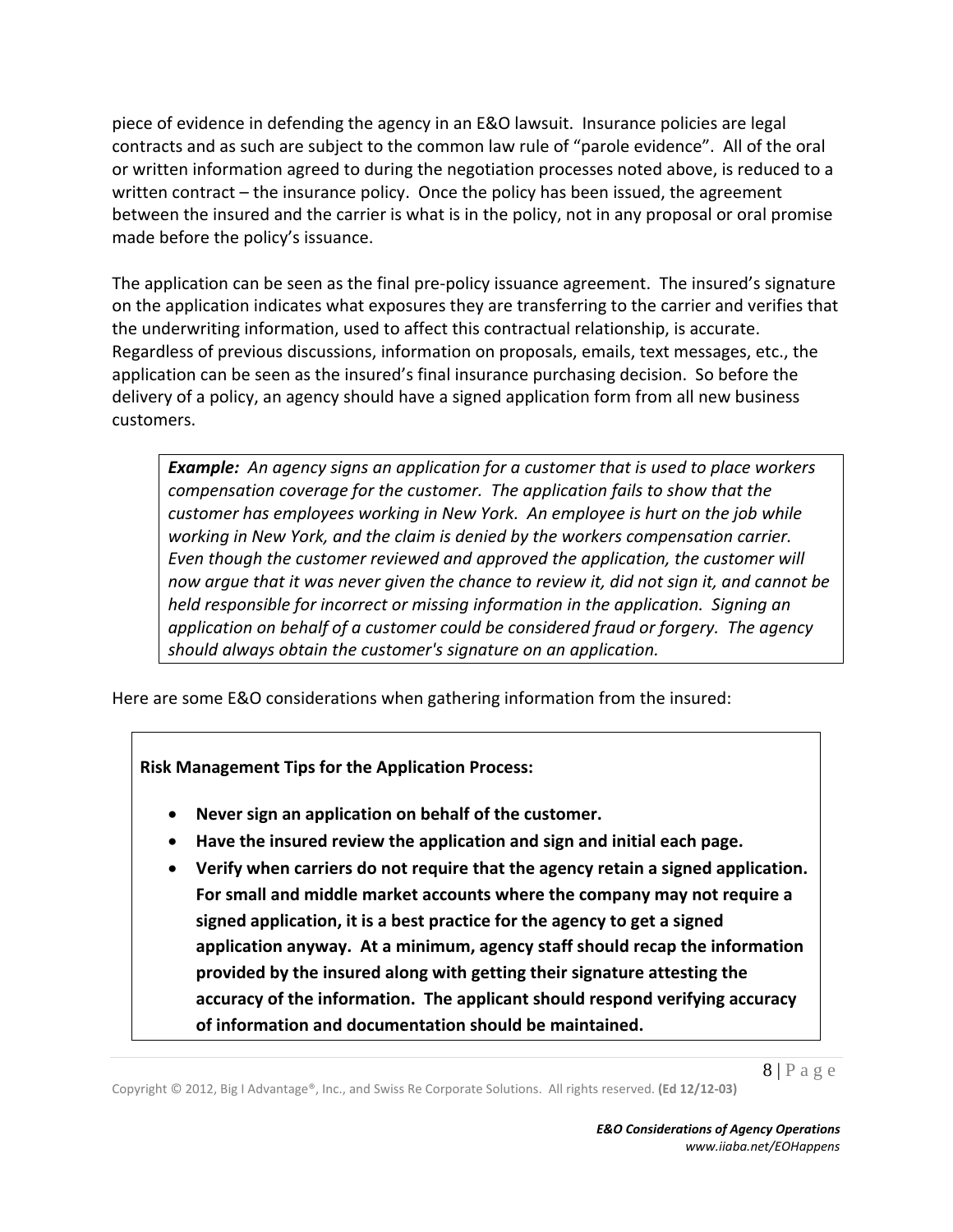- **ACORD forms should be used to assure consistency, unless specific carriers require the use of their proprietary forms.**
- **When emailing an application to a carrier, use secure email. TLS secure email is recommended when emailing between the agency and carrier. See ACT website for more information on TLS.**

Failure to adequately identify exposures and failure to recommend coverage are two of the most common E&O claim allegations against agents. Uncovering exposures and offering coverage will not only help protect the agency from E&O claims but increase revenue and benefit the customer by cross-selling or account rounding. Yet, some producers are often hesitant to offer additional coverage options because the customer is simply looking for the best price. **Making the decision of what coverage to purchase is the job of the customer not the agent.** Producers need to understand the complexities of customer operations by asking the right questions and offer coverage that may be available for potential exposures. If the customer doesn't want to purchase the coverage at least it would be documented that it was offered. Producers are often challenged with customers having limited time and willingness to answer the often voluminous questions provided by risk exposure analysis questionnaires. While this is completely understandable, the questionnaires can be used by the producer in advance as a starting point to guide discussions. Throughout the quoting process, producers can go back to the customer to gather additional information. Some agents may reserve more thorough risk exposure analysis processes for larger accounts because of the perception that the smaller accounts are simply looking for the best price, but smaller accounts may present the same E&O exposures as larger ones, when the insured is not presented with all of its options. In addition to questionnaires and coverage checklists, other fact‐finding options include:

- Researching the prospect's website
- Physical inspection of the premises or operations
- Financial statement review
- Interview with key personnel
- Reviewing the organization's product brochures, etc.

Visiting the customer's premises is also a good way to avoid E&O claims. Often times the customer requests the specific coverage they want but a review of the premises often uncovers exposures that may have not been contemplated. It can also reduce E&O claims from carriers due to writing accounts that may be outside of underwriting guidelines.

Staying within your area of expertise is important as well. It is easy to say but hard to do when an opportunity to write a substantial account presents itself. Some of the following risk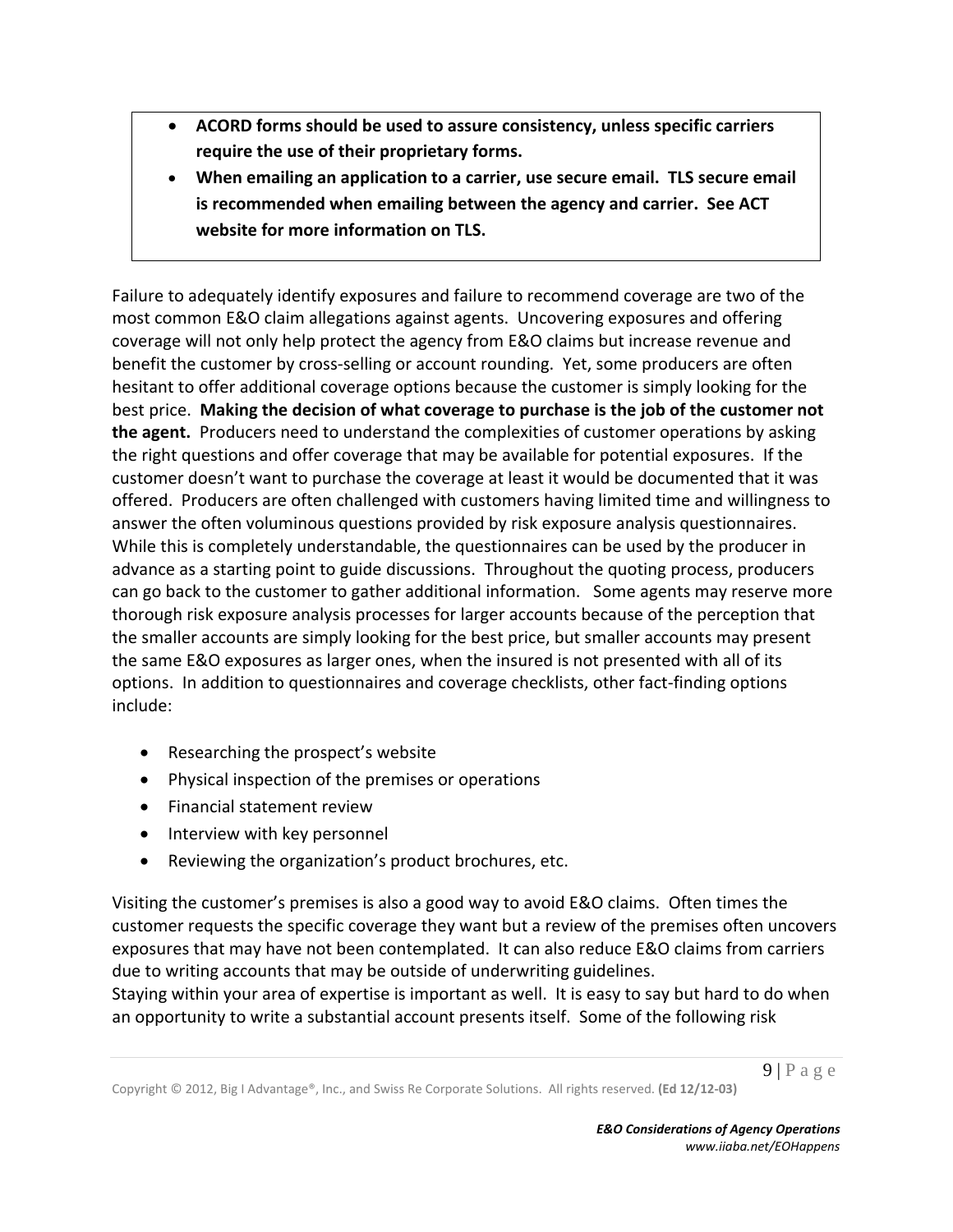characteristics may require a need for additional expertise on behalf of the agency:

- Complexity/scope of operations
- Number of locations
- International operations
- Large network of supply chain vendors
- Products and completed operations
- Familiarity with specialty coverages

It is important to review the customer's existing coverage and limits to make sure the agency is at least matching the current coverage. Customers generally come to the agency and ask for a price on their existing coverage. However, their existing coverage may be inadequate or have gaps for existing exposures. Agency staff can't simply rely on the incumbent agent or the current insurance to properly assess the risk because to do so could turn into a potential E&O claim for the new agent. When the agency places the customer with a new carrier, or the current carrier changes its coverage, the agency should point out such differences to the customer.

#### **Risk Management Tips for Assessing Customer Exposures:**

- **Stay within your area of expertise – in terms of coverage and type of account.**
- **Gather information from the right party – the person in possession of the information the producer and carrier require.**
- **Agency procedures should include using of standardized checklists or questionnaires.**
- **Checklists are an invaluable tool for agents, regardless of experience. A source available to Swiss Re Corporate Solutions policyholders are sample checklists located at www.iiaba.net/EOhappens and for a more comprehensive tool learn more about the Big "I" Virtual Risk Consultant at www.iiaba.net/VRC.**
- **Checklists should be periodically reviewed to assure that they reflect current coverage options and exposures.**
- **Document any areas that were not discussed, with the specific reasons.**
- **Verify the physical location of the prospect with respect to flood zones, earthquake zones or other special hazards (Note: Stay abreast of changes in the flood maps).**
- **Point out coverage differences when the customer is put with a new company or the current carrier changes its coverages at renewal.**

 $10$  | P a g e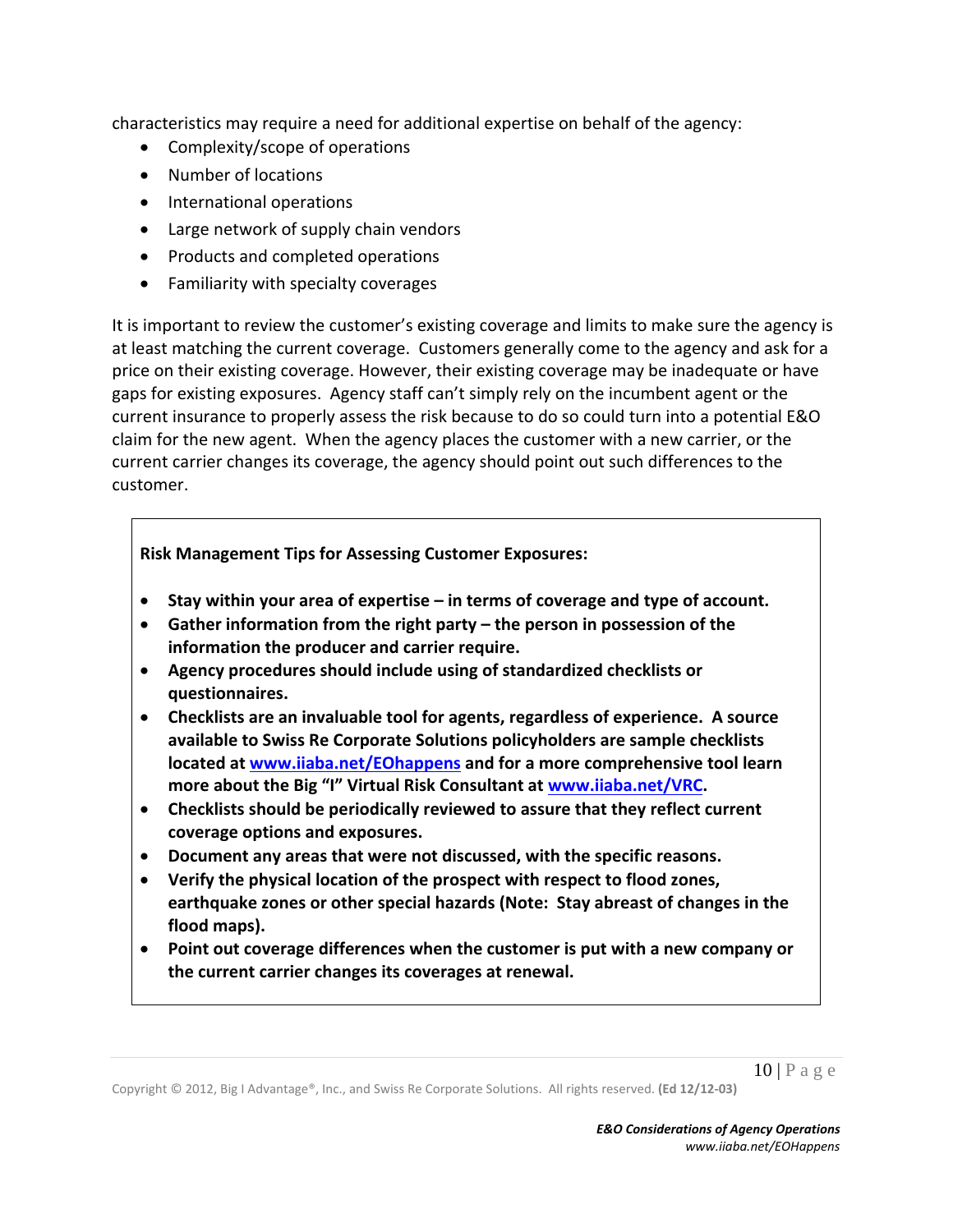

# **Section 2: Proposals and quotes**

How quotes and proposals are handled with prospects and customers can influence the agency's level of E&O exposure. The documentation included in proposals such as coverages offered, coverage limitations, and insured requirements are invaluable. The disclaimer language in proposals also reinforces customer communications with clear guidance. Similar to how agencies handle applications, how they handle proposals has also changed with the use of carrier underwriting systems.

The use of formal written proposals/quotes can vary in an agency, due to both the size and complexity of an account and whether the account is personal or commercial. Formal proposals/quotes, for example, may not be utilized for some personal lines and small to middle market commercial lines accounts. Agency staff may gather underwriting information from the prospect and enter it into the agency management system. This information may then be uploaded to a comparative rating program or individual carrier website for quoting. Premium quotations, along with other relevant information, are compared and the staff member determines which company(s) will be recommended to the prospect. The agency and the prospect will review and discuss the information, most often by phone. If the prospect decides to move forward with the purchase of coverage, no formal proposal is issued.

 $11$  | P a g e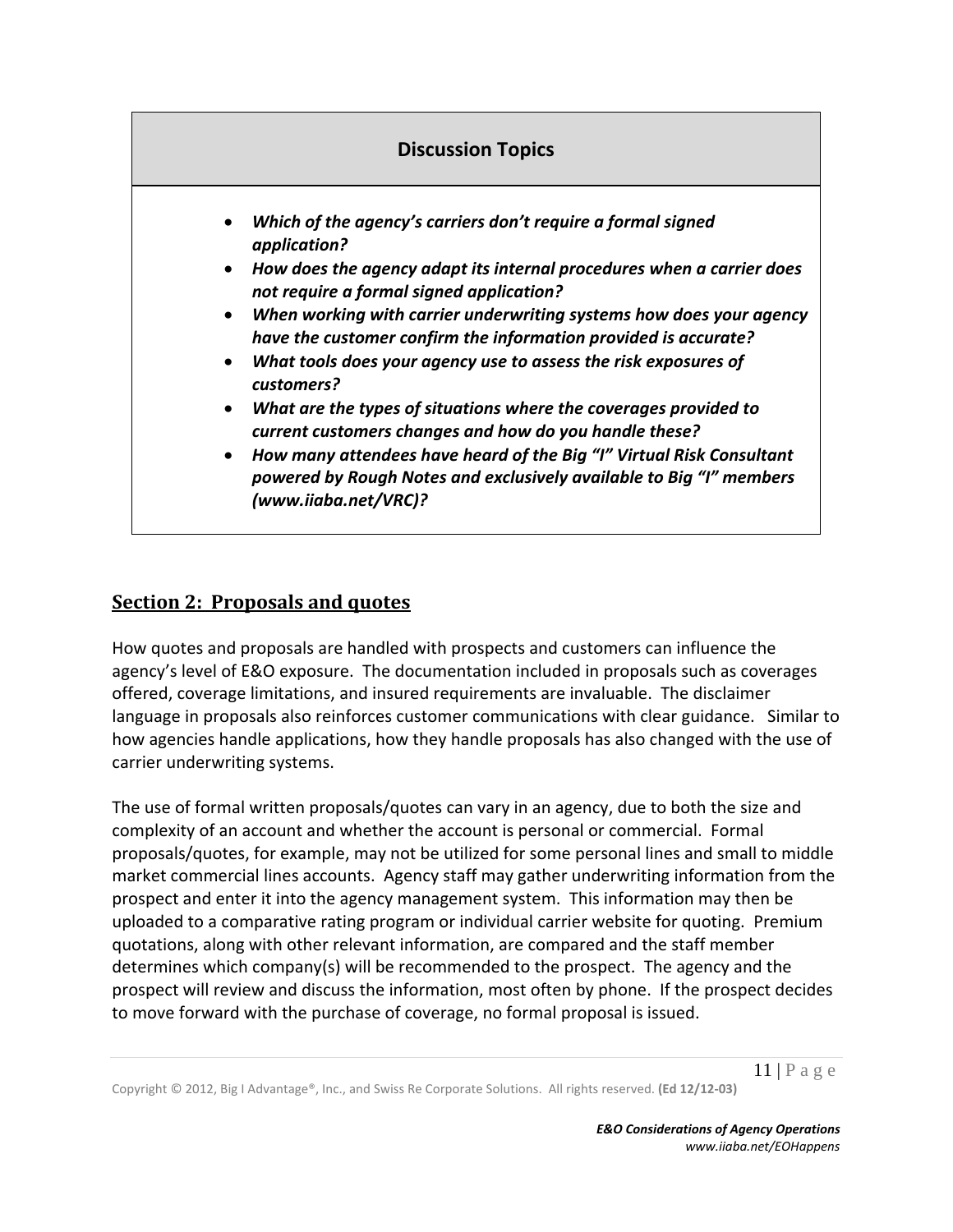In commercial lines operations how proposal/quote information is received varies. Small commercial lines accounts are often quoted by accessing each carrier's website. More complex commercial lines accounts usually require the completion of a set of applications that may be e‐mailed, faxed or mailed to the underwriter for quotation.

Proposals and quotes received from carriers should include all relevant information regarding their product and coverages along with the terms and price. Agency operations can vary on what is presented to the prospect. Some agencies choose to present the personal lines or small to medium size commercial lines proposals/quotes that are generated directly from carrier underwriting systems with no modifications. Other agencies enter the carrier's information on an agency proposal/quote template to create an agency-generated proposal/quote document. Both methods have their benefits and their shortfalls. The proposals taken directly from carrier underwriting systems may not include offers of higher limits, additional endorsements available, other applicable stand‐alone coverage offered/accepted, appropriate disclaimers, duties in the event of a claim, or an area for the customer to sign‐off verifying the agency relied on information provided by the customer. Consider a supplemental form when using a carrier specific proposal. When using a custom agency proposal, agency staff needs to take care to accurately input data into the proposal template. Proposal language should also encourage the prospect or insured to request a copy of any proposed coverage form, since the proposal is not a contract of insurance.

For larger commercial lines proposals, agencies generally prefer to use their agency proposal template due to the complex nature of these accounts. This allows the opportunity to include information on the agency and staff along with coverage details, options, risk management suggestions, carrier financial ratings, and price. Keep in mind, the more information contained in the proposal, the more the need to ensure its accuracy.

*Example: An agency failed to compare the application to the proposal/quote to confirm that the proposal/quote reflected the coverage requested. The fact that the requested coverage was not quoted or in the policy was not discovered until there was an uncovered loss. The agency should have compared the application to the proposal/quote to ensure that the requested coverage was bound.*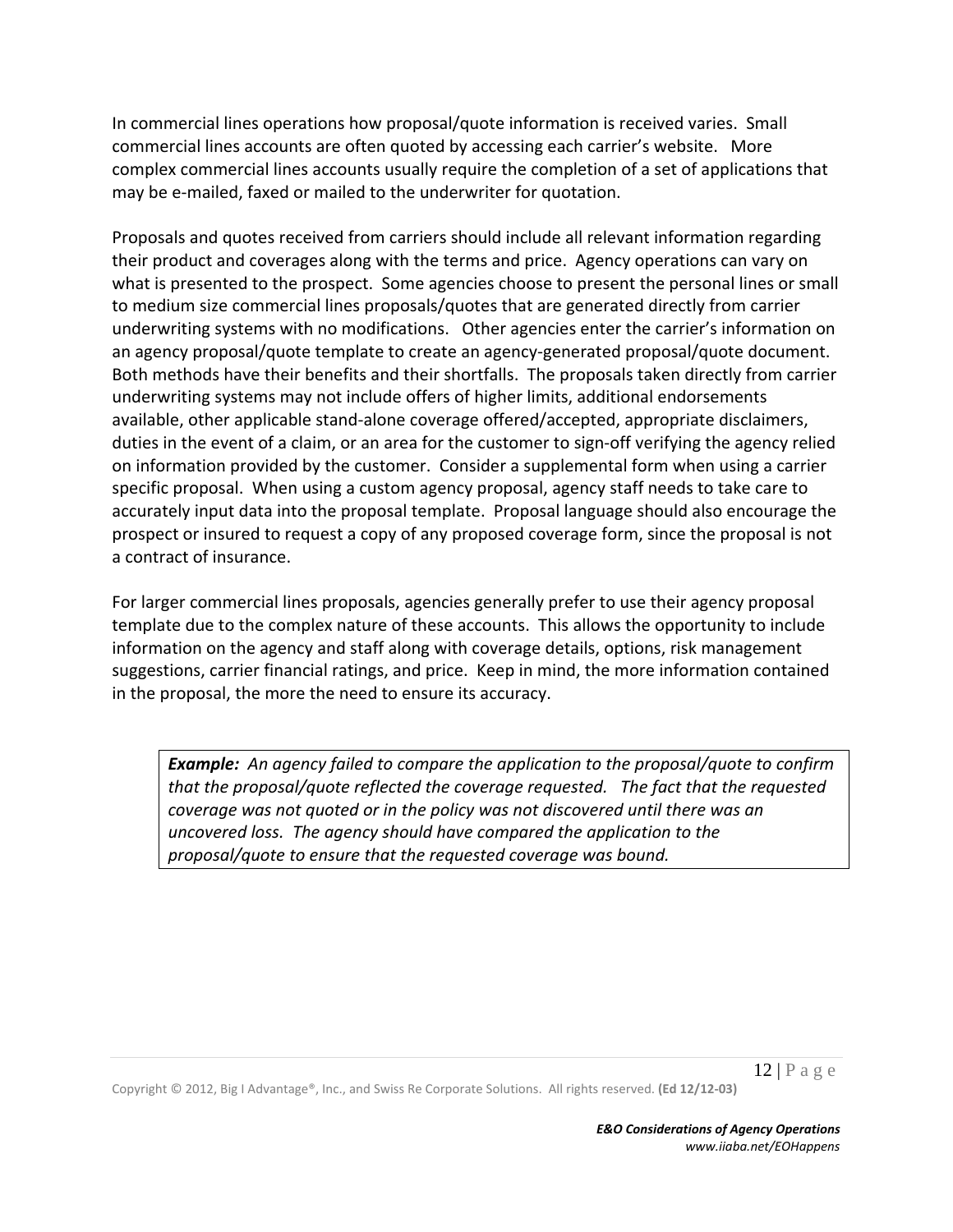**Risk Management Tips for Proposals and Quotes:** 

- **Document any coverage discussions with prospects, insureds, and carriers.**
- **Procedures should indicate which type of proposal is the preferred method for account type (directly from carrier system or agency template).**
- **Whether using the carrier's proposal or an agency proposal, provide sufficient details so the prospect understands what is being proposed and can make an informed decision.**
- **Do not make coverage decisions on behalf of the prospect.**
- **Clearly indicate if coverage presented is modified from: what was applied for, what is was provided from previous carriers, or from the current carrier upon renewal.**
- **Offer coverage options and higher limits, beyond what was requested by the prospect.**
- **Recommend other policies such as flood insurance, earthquake, umbrella, crime, environmental impairment, employment practices liability, cyber liability and inland marine.**
- **Have the prospect initial or sign off on any recommendation rejected.**
- **Include disclaimer language for all proposals.**
- **Include reminders of any areas of the customer's operations not reviewed.**
- **Provide any necessary additional steps or information needed to effect coverage.**
- **Make sure the customer knows if the premium is subject to audit at the end of the policy term.**
- **Definitions and/or explanations of general technical insurance terms can be included with specific reference that these are examples and insured should read their policy.**
- **Include payment options on all proposals.**
- **Include a disclaimer when using replacement cost software to determine values.**
- **The agency employee should document when performing a function on the carrier's website, or add to an activity automatically set up by the agency management system where appropriate.**

# **Section 3: Binding and Policy Issuance**

Agency personnel should know their binding authority and underwriting restrictions for each carrier represented. The speed at which policies are generated in today's automated environment has reduced the usage of binders. Agents can quickly receive policies though carrier websites. In addition, separate binders may or may not be utilized since some applications, such as the ACORD homeowner's application, can serve as a binder.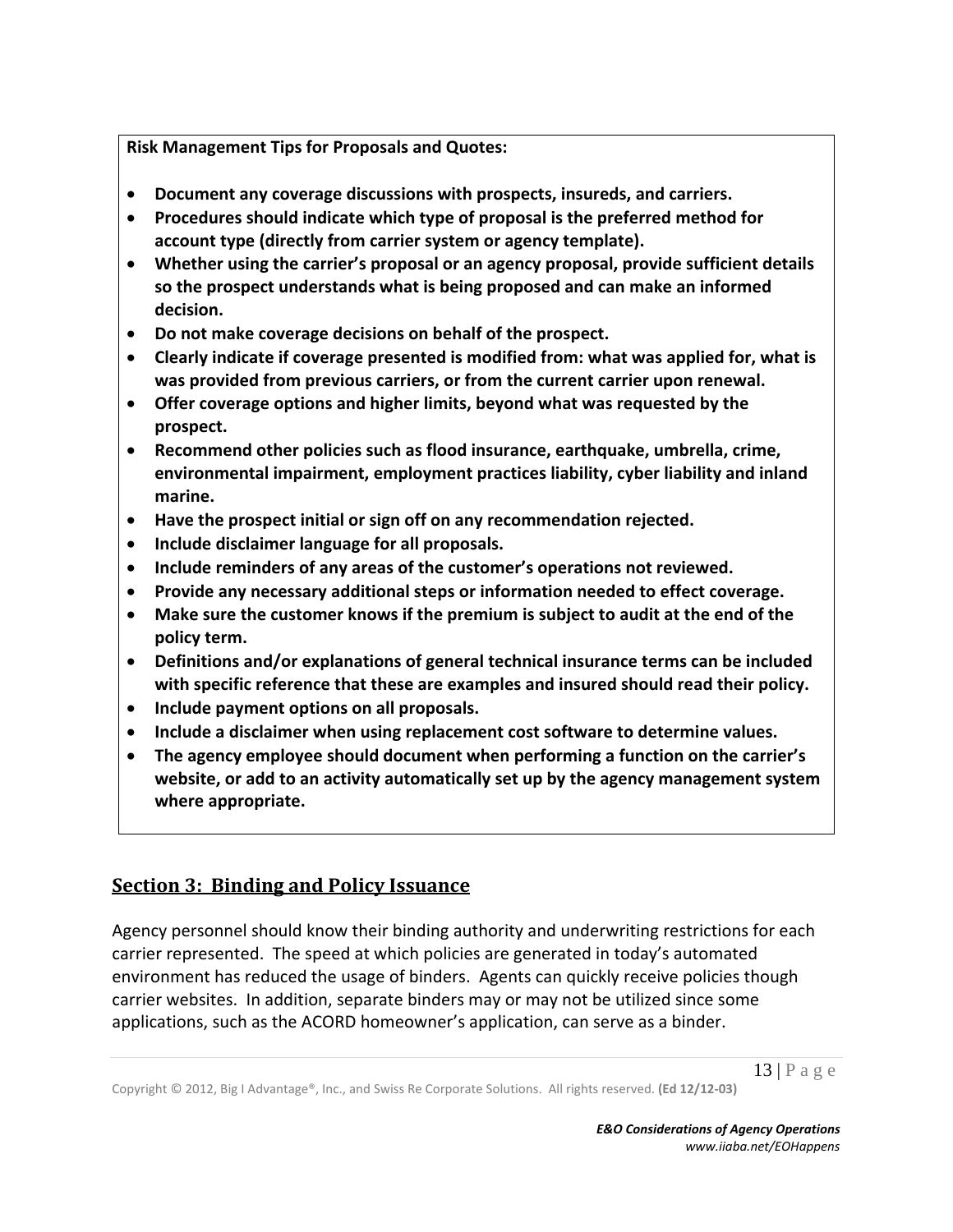Since a binder is evidence of insurance that follows the provisions of the policy itself it is important that the information on it be accurate. Verify the information is consistent with the application and the proposal. When binders are issued, a suspense or activity should be created in the agency management system so the binder does not expire without the policy being issued.

The use of binders can vary between personal lines and commercial lines.

*Example: An agency was asked to bind auto coverage for a customer. The application and premium payment was received but never forwarded to the insurance company, and a subsequent auto loss was uncovered. The agency should have "tickler" or diary systems in place to ensure the coverage has been timely bound. A diary system will prompt an agency to confirm that the request to bind has been sent, and that the coverage has been bound. This will help prevent long gaps in coverage, and future E&O claims.*

**Risk Management Tips for Binders:** 

- **Be familiar with state binder laws. (Example: number of days and coverage type)**
- **Create a central location where agency staff has access to binding requirements and restrictions for all carriers and make sure it is updated periodically.**
- **Use current ACORD binders.**
- **Do not verbally bind coverage.**
- **Obtain prior approval from the company if not sure the agency has binding authority on a certain risk.**
- **Include assigned policy numbers on binders when possible.**
- **Don't try to reiterate policy language on the binder but provide enough information outlining coverage.**
- **Create an activity/suspense in the agency management system for receipt of policy and extend accordingly.**
- **Monitor binder activity to make sure they are being replaced with policies in a timely fashion.**
- **If obtaining coverage through a surplus lines market, your agency may not have the authority to sign binders.**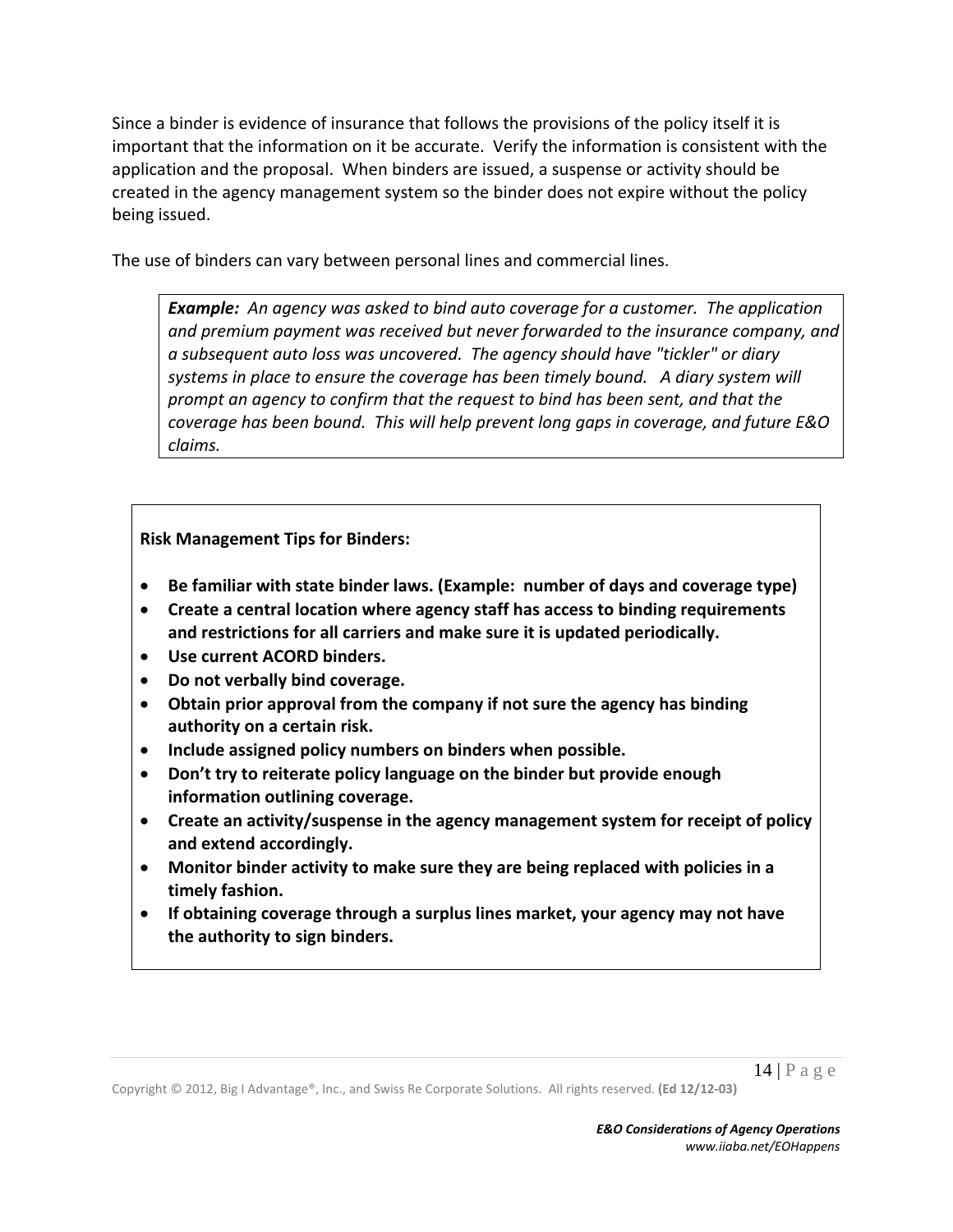The way both agencies and policyholders receive their policy forms has evolved with technology. Depending on the specific carrier and the line of business, agencies often need to make decisions on how policies are delivered to the customer as well as the agency. Policy delivery workflows can be any of the following:

- **Traditional Delivery** ‐ Hard copy of the policy mailed directly to the agency and in turn delivered to the customer.
- **Carrier Hard‐copy Delivery** Carrier mails a hard‐copy of the policy form directly to the customer and agency.
- **Agency Printed** ‐ Policy printed by agency directly from a carrier's email or system and then mailed or emailed to the customer.
- **Agency Paperless Delivery** ‐ Agency downloads electronic copy to the agency management system and emails the policy to the customer.
	- o **Delivery via CD** ‐ The agency may also receive a CD of the policy from the carrier and then hand delivers or mails it to the insured.
	- o **Policy on Agency Website** Policy is made available to the insured on the agency website. The agency sends an email to the insured with a link to retrieve the policy on the agency website. The agency website tracks when insured accesses policy and follows up with the agency when the customer does not retrieve the policy within a given time.
- **Carrier Paperless Delivery** Company sends policy directly to insureds and agency downloads from carrier website.

Agencies have had to adapt their workflows to accommodate the expanded methods of policy delivery. While these methods may streamline the process providing cost savings in delivery and file storage, they can be a challenge to the agency because not all carriers do it the same way.

When it comes to electronic delivery of policies, it is important for agencies to be familiar with state laws affecting electronic delivery. Most states have adopted some form of the Uniform Electronic Transaction Act (UETA) but each states' laws may vary. For example, a common requirement is that certain insurance documents must be "mailed or delivered" to the insured. In some cases the insured must have previously agreed to receive policies via electronic delivery. When policies are sent electronically to customers, the agency should consider the following:

- State law permits the policy to be delivered electronically.
- The insured has consented to receive the policy electronically, whether by CD, email, or accessing the agency's secure website.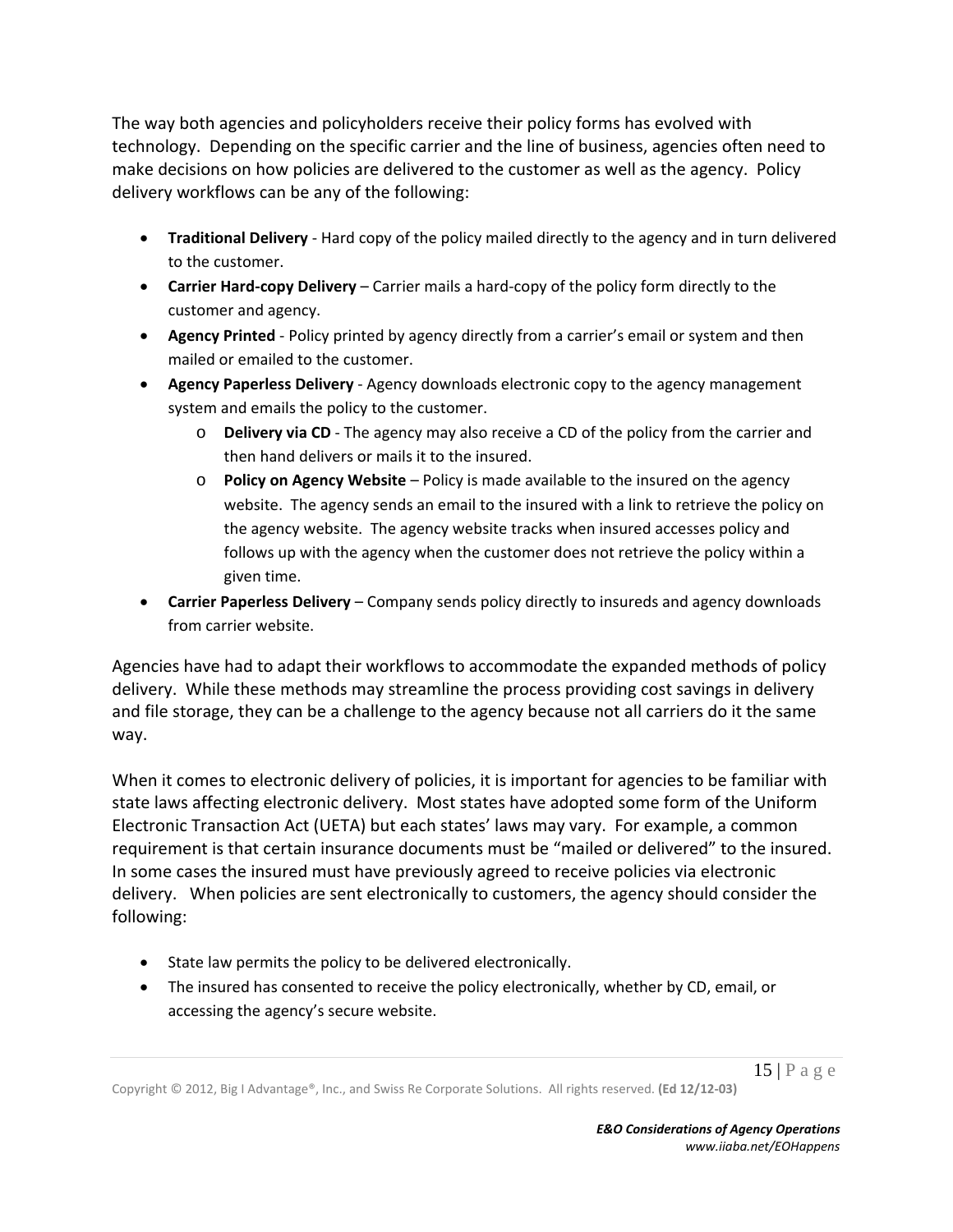- Emailed policies are sent via secure email. While TLS email is a good solution for agent‐carrier communications, agencies most likely will need a proprietary email solution for sending secure email to customers.
- The customer should acknowledge receipt of an emailed policy or the agency should use a registered email solution that notifies the agency when the email is received by the insured.
- Agency should follow up with customers who have not acknowledged receipt of the emailed policy or when the customer has not accessed the electronic copy of the policy on the agency's website. (There is no automatic presumption that emails are received, as there is with traditional mail delivery.)

From an E&O standpoint, the electronic receipt and delivery of the policies may also cause agency staff to become complacent in their review of both new and renewal policies for accuracy and comparing to applications and quotes/proposals. Direct delivery of the policy from the carrier to the customer may also prevent the agency from including a cover letter reiterating coverages offered and not taken, the importance of reading the policy, who with the agency is servicing the account, and what to do in the event of a claim. When delivering policies electronically, the agency also needs to consider the security required if protected personal information is involved. Finally, a process should be in place to verify the policy has been received by the customer.

*Example: The agency requests a deductible of \$500 per vehicle on the customer's commercial auto application. The policy is issued with a \$2,500 deductible per vehicle, which is not discovered until the policy owner has a hail claim that affects every car in the fleet. The agency had not reviewed the policy to determine that it was issued consistent with the application.*

# **Risk Management Tips for Policy Delivery:**

- **Review policies for accuracy against applications, quotes/proposals and other correspondence.**
- **Deliver policies in a timely fashion.**
- **Encourage the policyholder to read the policy.**
- **Emailed policies should be sent using a secure connection to protect sensitive information.**
- **Agencies should have a process in place when providing customers with electronic policies, including the verification of receipt of the policy by the customer.**
- **Agencies should verify they are in compliance with the appropriate state laws regarding electronic policy delivery.**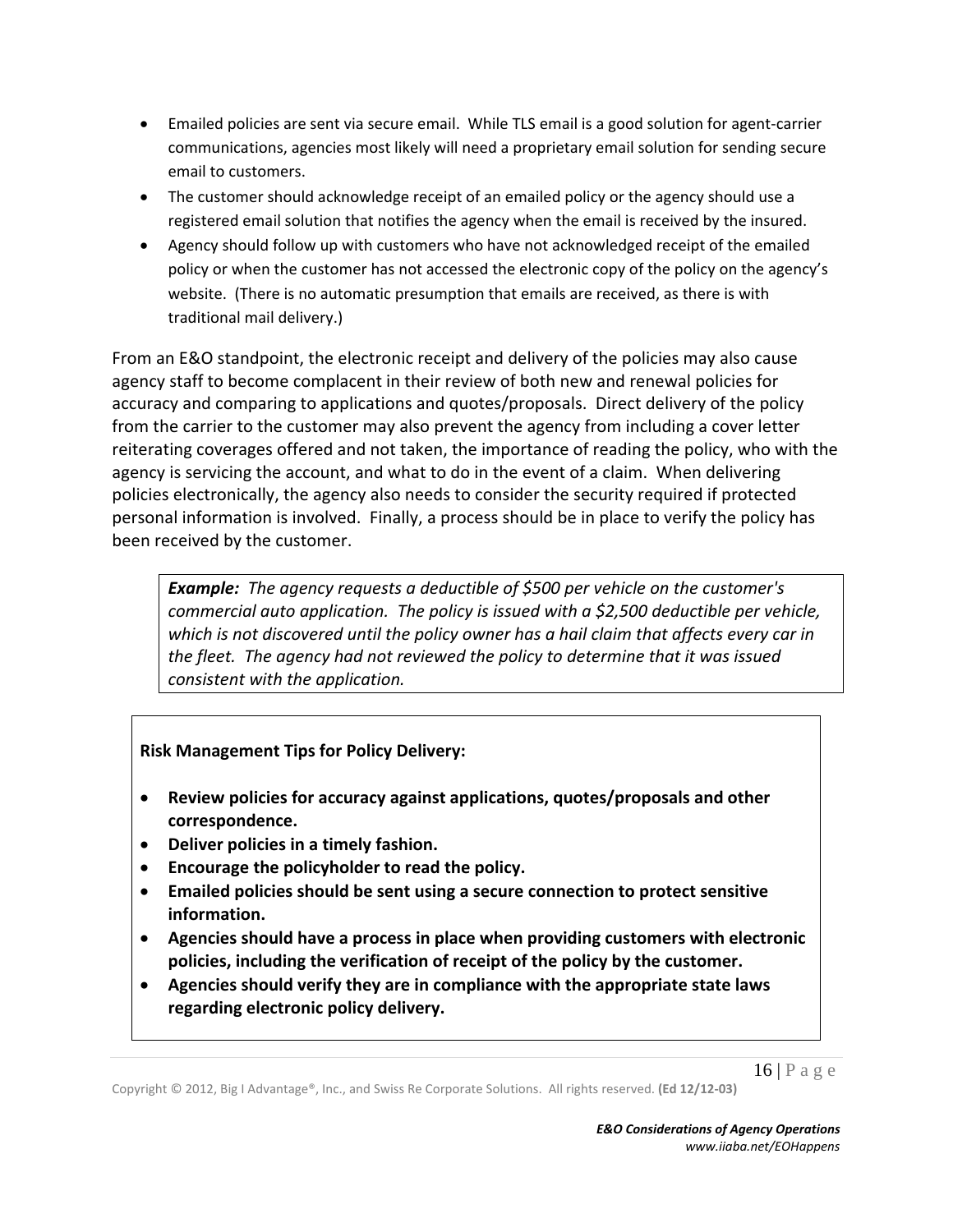# **POLICY SERVICING**

# **Section 1: Policy Changes and Endorsements**

The types of errors seen in the handling of policy changes and endorsements include:

- Failure to add endorsement requested
- Failure to add additional insured/loss payee
- Making policy changes requested by unauthorized person

From an E&O risk management procedural standpoint, how policy changes and endorsements are handled will depend on the specific carriers' workflow. Although these procedures vary, no change should be made unless the request was ordered by the named insured. Information received from a third party, such as a car dealership, should be verified with the insured before a change is ordered. Changes to the policy that cannot be made immediately by the agency should have a suspense/activity created in the agency management system for follow‐up. Another consideration is the effect the policy change or endorsement will have on the customer's other policies. This is especially important when it comes to excess policies.

When policies are handled by a carrier service center, the contract should clearly outline the agency is held harmless for the errors of the carrier. There should be clear communication with customers on the process for policy changes. Voice mails and out of office automatic emails, websites and social media sites should include disclaimers that coverage cannot be bound or changed until confirmed by the agency.

*Example: Claims often occur when the agency is told of an impending change in exposure, but no one follows up to find out whether and when the change in question would take place, e.g., when a real estate closing on a new property is delayed to an unspecified date, or it is reported to the agent that a customer's teenage son will be getting his driver's license on his upcoming birthday. Others occur when newly added property is not evaluated with the same level of attention to detail as the original property, e.g., when a real estate investor adds yet another building to his holdings and the broker accepts without question his customer's evaluation of square footage and replacement cost.*

*Example: The carrier issues a quote that includes theft coverage, as requested, but also lists endorsements that had not been requested by the agency. The agency binds coverage without inquiring as to the nature of these endorsements, the policy is issued. When a theft loss occurs the carrier investigates and determines there was no 'active*

 $17 \mid P$  a g e

Copyright © 2012, Big I Advantage®, Inc., and Swiss Re Corporate Solutions. All rights reserved. **(Ed 12/12‐03)**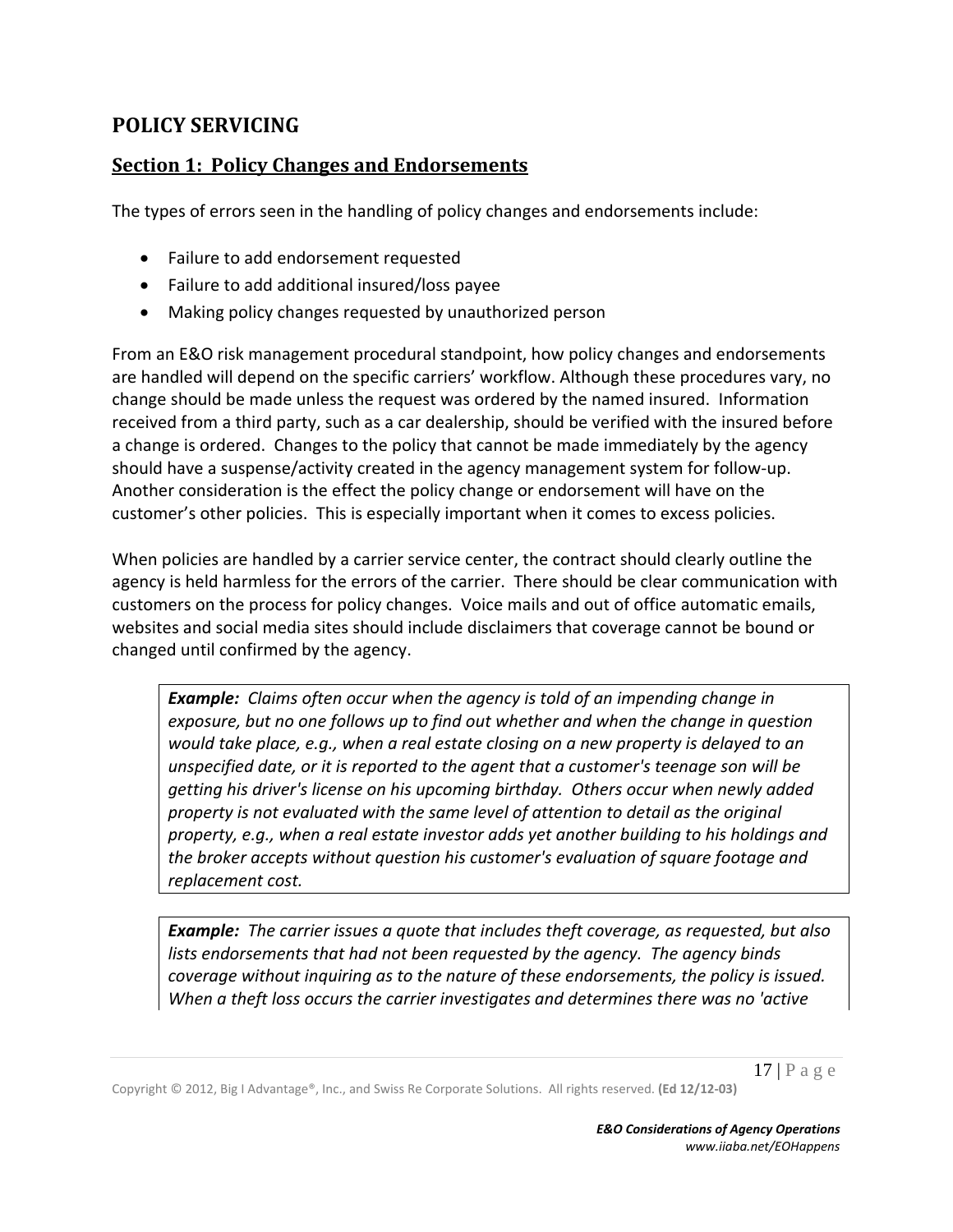*central station alarm' as required by one of the endorsements on the policy. The claim was denied.*

**Risk Management Tips for Policy Changes and Endorsements:** 

- **Change requests to add or increase coverage should be handled as critical items in the agency's workflows.**
- **Change requests must only be received from the named insured.**
- **Insured records are updated to include exactly who ordered the change, the date the request was received, the reasons and details regarding the change request.**
- **Confirm reductions in coverage (decrease limits, removal of locations, etc.) with the insured, in writing or require the insured to put such requests in writing before making the change.**
- **Carrier service center contracts should include language holding the agency harmless for the service center's mistakes.**
- **In situations where divorce or separation may be involved, use caution in making policy changes and consider getting requests in writing.**
- **Include disclaimers on voice mails, out of office automatic emails, websites, and social media sites.**
- **Understand that the agency may not have binding authority for certain changes.**
- **If the change cannot be made effective immediately notify the customer that coverage is not in effect until confirmed by the carrier.**

# **Section 2: Claims Handling**

Most agencies, if involved in the claims process, take the first report of loss and forward the information to the carrier for handling. Professional handling of the first report reinforces an agency's customer service skills and can lighten a very unsettling situation for the insured. But it can also present a significant E&O exposure if claims are not handled appropriately. The most important things in avoiding E&O claims are to:

- Report claims to the carrier the same day received,
- Not to make coverage determinations on behalf of the carrier,
- And, to report the claim to all carriers where the insured has policies that may include some coverage (i.e. umbrella, excess carriers, D&O, and professional liability).

Although an agent may believe initially that a claim may not reach the level of an umbrella or excess policy, report the claim to them anyway as circumstances can change at any time unbeknownst to the agent.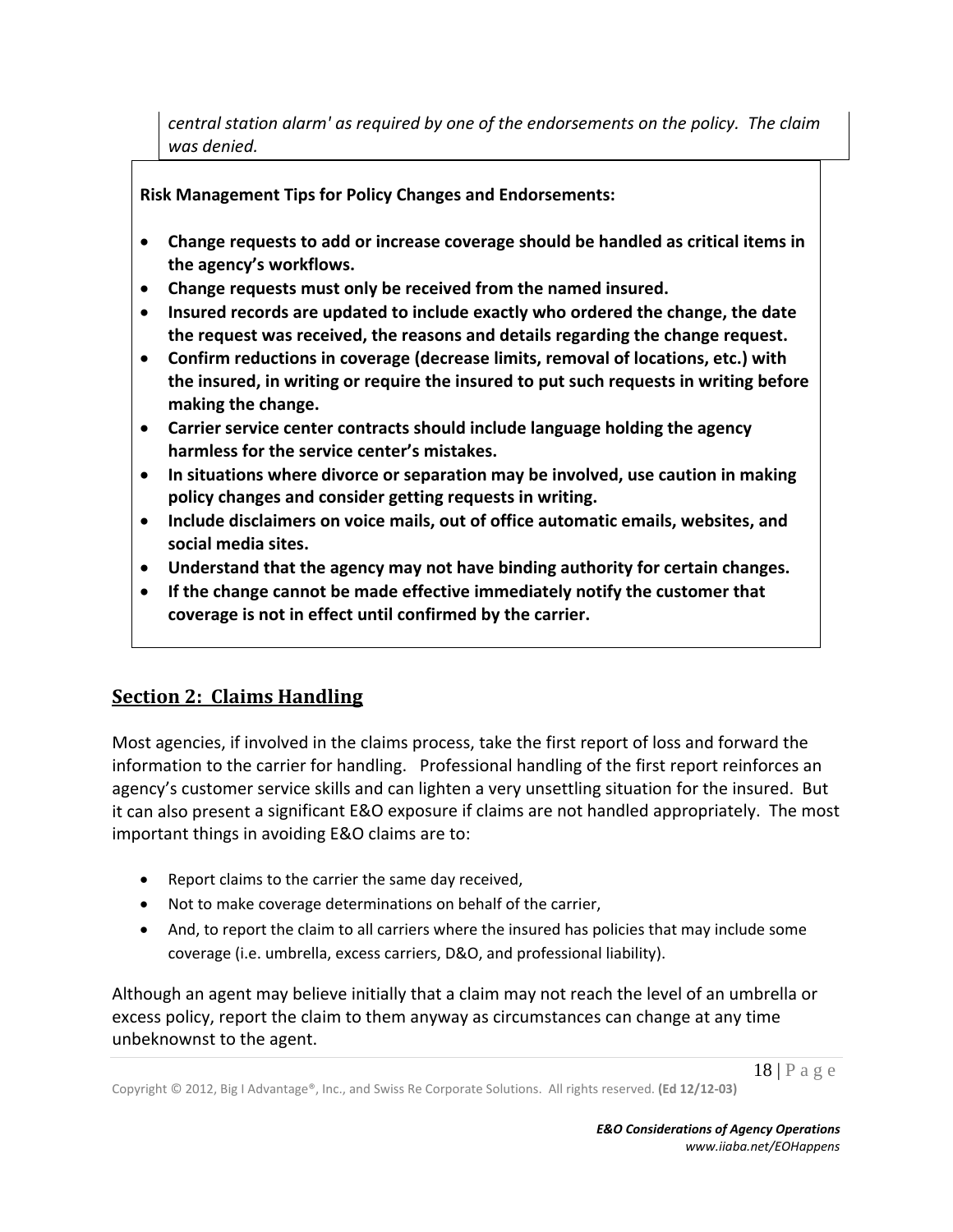Depending on the size of the agency, either a customer service representative or a dedicated claims person usually takes the first report. Managing the customers' expectations requires professional handling and clear, precise information. If a producer is contacted, the insured should be turned over to the appropriate staff member. In complex claims, producers may become involved in assisting the insured to respond to carrier inquiries and requests, but must proceed with caution and not become too entangled in the claims process.

While no agent wants to see his or her customers have uninsured losses and might wish to advocate on behalf of the customer with carriers, care does need to be taken in how this is handled. As an agent, you may not necessarily agree with the carrier's interpretation of policy language used to deny a claim. A healthy discussion of the language can help influence a change in the carrier's position to get the claim covered. The Big "I" Virtual University "Ask the Expert" service has proved a valuable resource that has helped agents in these situations. Unfortunately, claims scenarios arise where an agent's error or omission may be the root cause for the denial of the claim. Out of a desire to get the claim paid, agents have advocated for their customer by admitting in writing to the carrier that they erred and that the customer should not suffer. The customer is often copied on such letters. Unfortunately, many carriers will not or cannot change their claims denial position and the customer is left with a written document admitting error. This is very detrimental to any E&O carrier's defense and could violate the reporting and notice provisions of the agency's E&O policy, which provides that the insured shall not admit liability. When a customer experiences a potentially uncovered claim which could result in a potential E&O claim, get the agency's E&O carrier involved early as it will often step in and advocate on behalf of the agency and the customer with the underlying carrier. There is no downside to involving your E&O carrier as soon as you discover such a situation.

*Example: The named insured contacts his agent about a letter received from an attorney regarding a possible pollution spill. The agent asks his customer if he would like to file a claim, but the customer (verbally) responds that he would rather wait to see if a lawsuit is filed to keep his loss history 'clean'. When a lawsuit is filed the following year the customer promptly tenders it to his carrier, but the carrier denies the claim based on late notice as the policy had a six month deadline on reporting pollution claims. The customer has 'no recollection' of telling his broker to wait to file the claim. Instead, he recalls relying upon his agent's advice in all such matters.*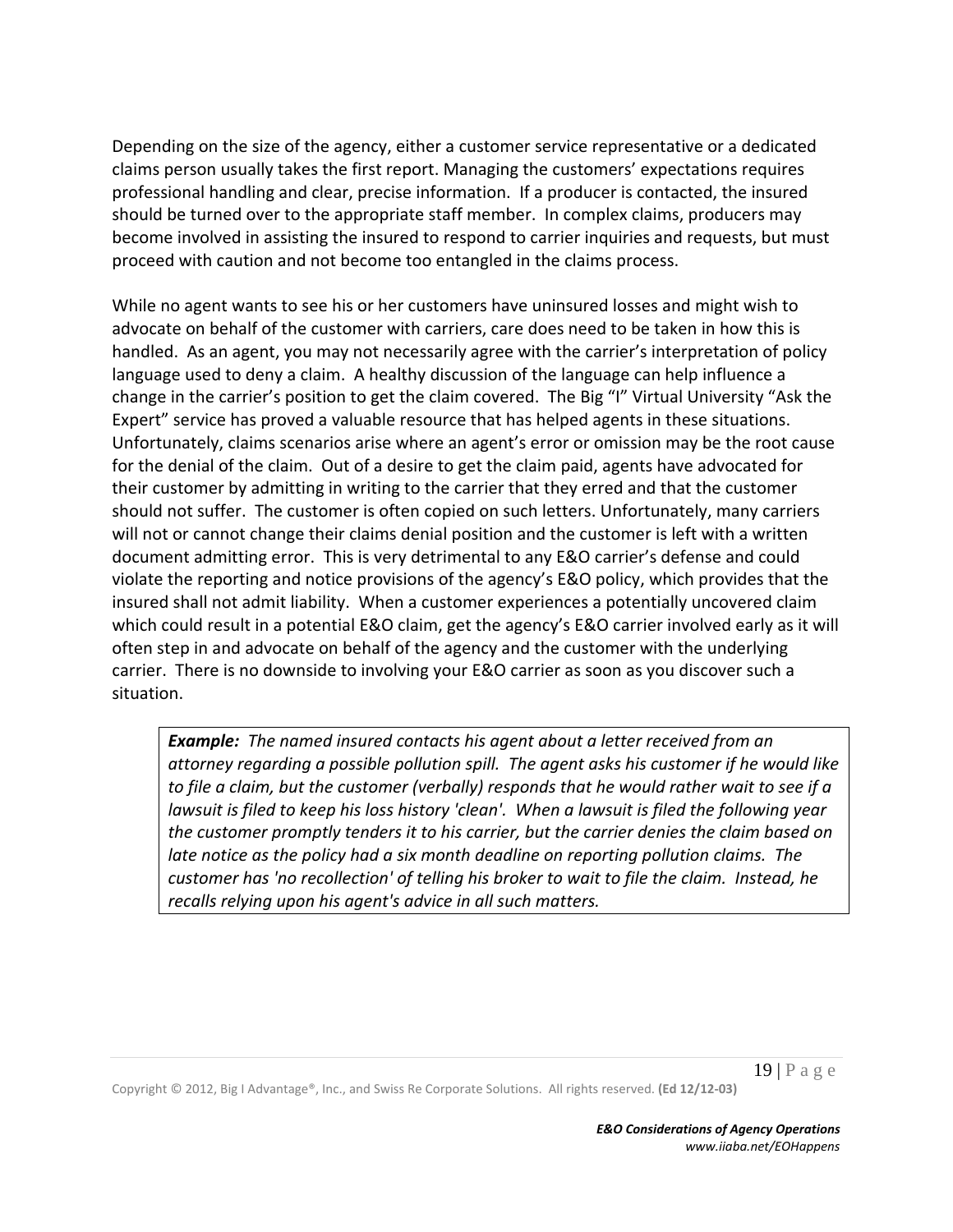*Example: The insured reported a broken basement window. The cost of repairing the window was less than the deductible so the agency advised the insured it was up to* them to decide if they wanted to turn the claim in. The insured declined. A month or so *later the insured called to advise that apparently the window was broken by a thief who had stolen tens of thousands in jewelry. The company paid the claim and sued the agency for failure to report the claim appropriately.*

*Example: The insured called to report a little water damage. When he learned what the deductible was, he declined to turn the claim in and the agent did not report it. The insured called back later to report the little water damage had resulted in major mold damage.*

*Example: The insured called to ask about the deductible on his boat. He thought he'd scratched the bottom on some coral. When he learned what the deductible was, he* declined to turn the claim in. The next day he called the agent to turn in a claim for his *sunken boat. He'd hit the coral harder than he thought.*

*Example: The insured called to report a little auto accident. They felt they could repair their car for less than the deductible so they didn't turn the claim in. The agent did not report the claim and failed to ask for details about the accident such as what it was the insured hit. The damage to the other party was significant and included bodily injury.*

#### **Risk Management Tips for Handling Claims:**

- **Treat all claims as critical – they should generally be handled the same business day they are received. Notify all carriers that MIGHT provide defense or coverage.**
- **Explain the carrier's and agency's role in the claims process – do not deny or affirm coverage.**
- **Provide information on when the policyholder can expect to be contacted by the adjuster.**
- **Encourage the insured to contact you if he or she has not been contacted by the carrier within the expected timeframe.**
- **Advise the policyholder of any loss conditions or duties that apply (contacting the police, protecting property from further damage, making the property available to the carrier for a physical inspection, etc.).**
- **Don't advise the insured who to hire to make repairs unless directed to do so by the carrier.**
- **Report all claims that are reported to the agency to the carrier, regardless of instructions from the customer to the contrary.**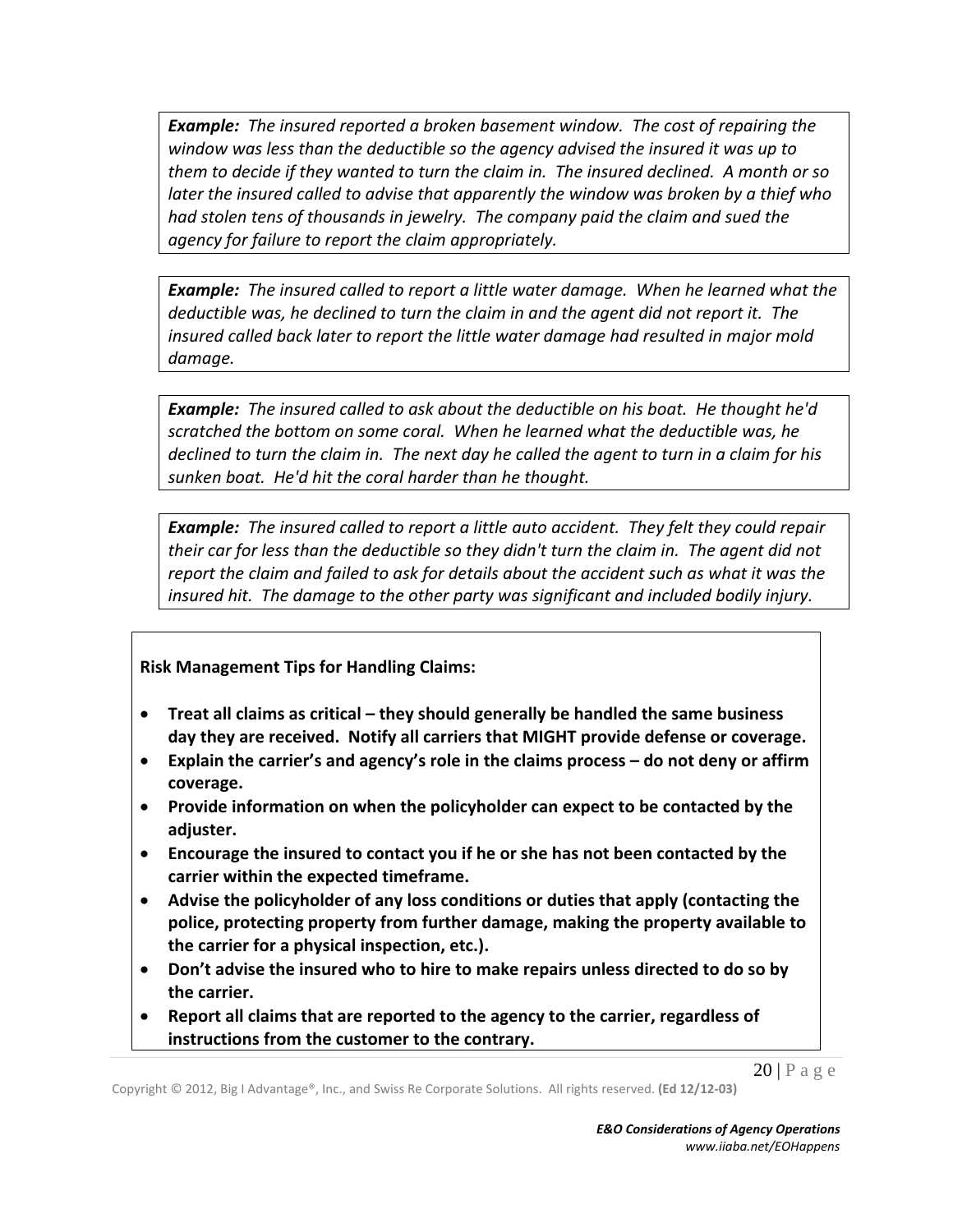- **In the case of property losses that are below the deductible, inform the insured diplomatically that these losses are their responsibility.**
- **Send an agency standardized, written verification of the reported of a claim.**
- **Create a suspense/activity to follow up with the policyholder within 72 hours.**

# **Section 3: Handling Renewals and Remarketing Accounts**

While E&O claims are more frequently generated from new business related processes, handling renewals and remarketing accounts does have E&O exposure. Today, carriers are more actively involved in the handling of direct bill renewals which has reduced the amount of processing by the agency. Unfortunately, the ease of processing may lead to complacency in the review of changes in customers' risk exposures and reduce the amount of proactive account rounding or offering of increased limits. While they may not receive the same amount of attention as agency bill accounts, direct bill policies should not be ignored or left on "autopilot". Regardless of the size of the account, the agency may consider reaching out to the customer at renewal time to request updated information and changes in exposures. This can be handled on an automated basis and does not create a workflow problem.

As the insurance market changes or policies get non-renewed or cancelled, there is a need to remarket accounts. The remarketing of accounts presents E&O exposures similar to that of the new business process. When it comes to the application process, there may be a tendency for agency staff to simply input existing application data into a new application without having the customer review it  $-$  a dangerous practice. In addition, when accounts are moved to a new carrier, the policy needs to be thoroughly reviewed to identify any reductions in coverage that should be shared with the customer. The agency should have a procedure for how often accounts are remarketed. Moving accounts should always be done with an abundance of caution.

Understanding the carrier's non‐renewal processes is important. Insureds can decide to sever their relationship with the carrier, usually without notice. Carriers, however, are typically required to offer a renewal, unless they have complied with the state's non‐renewal notification requirements. For this reason, agencies should provide current information to all staff regarding the state's non‐renewal laws and regulations.

Some states have a separate renewal notification requirement for carriers to formally offer a renewal, possibly including the anticipated renewal premium. If applicable in your state, agencies should provide current information to all staff regarding the state's renewal laws and

 $21$  | P a g e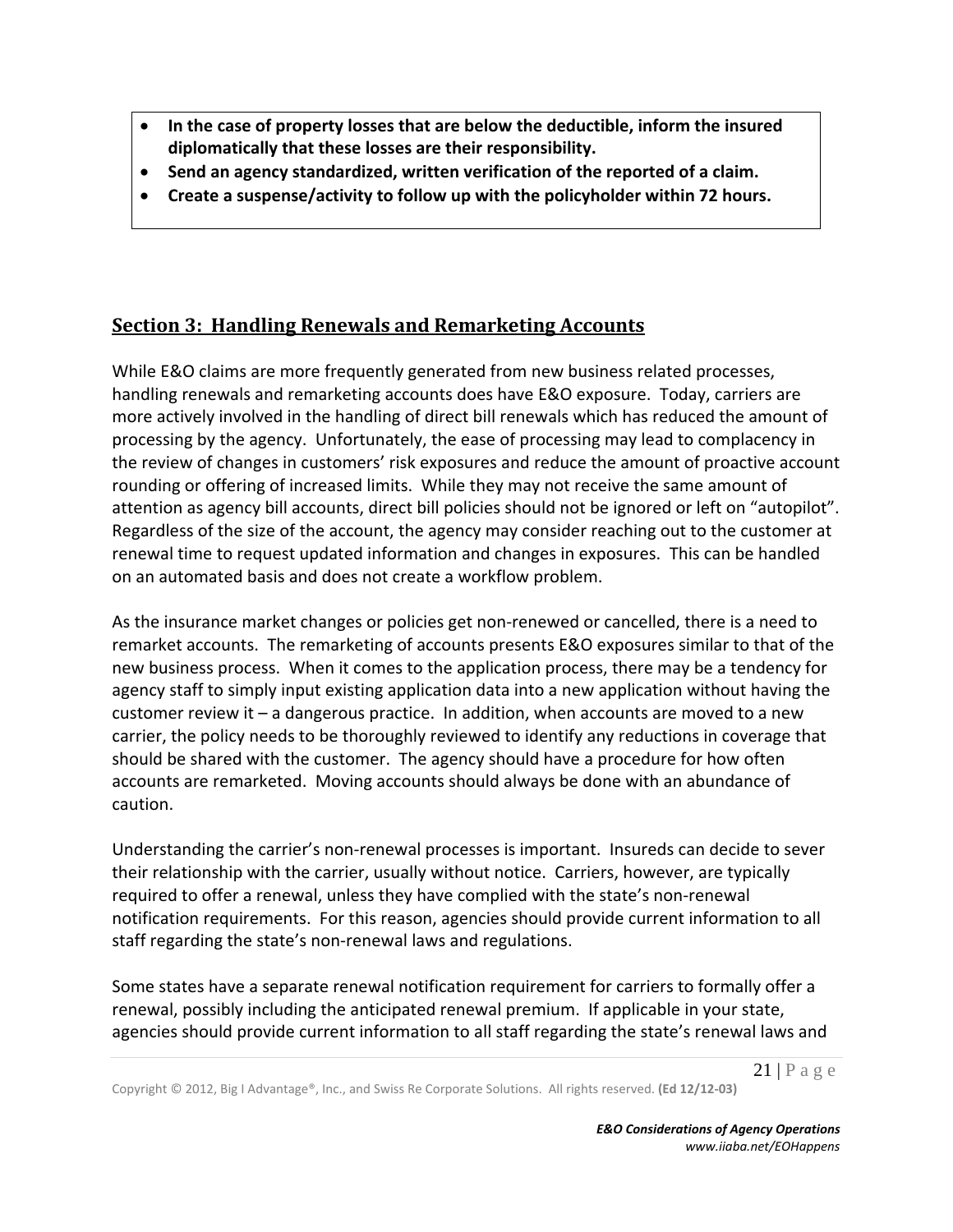regulations. Although agencies are not required to provide the renewal or non-renewal notice, it is good for staff to be aware of non‐renewal notice requirements.

*Example: After shopping around the renewal of a CGL policy for his customer, an agent advises the customer that he had located a policy that had the same terms and a lower premium. The customer readily accepts this policy. A claim is subsequently made by an employee of the customer against an additional insured ‐‐ but not against the customer. The carrier denies coverage for the additional insured due to an exclusion for claims "based on the sole negligence of an additional insured". The expiring policy did not have this exclusion and would have provided coverage to the additional insured for this claim.*

**Risk Management Tips for Renewals:** 

- **Agency management should determine the number of days prior to expiration to run the list of all renewals. Remember to account for short‐term and extended policies.**
- **Use checklists to uncover current loss exposures on renewals.**
- **Recommendations on coverage, limits, upgrades can be reiterated with each renewal review.**
- **Any recommendations rejected should be verified in writing.**
- **Updated signed applications, if applicable, should be obtained.**
- **Agency standardized cover letters, reviewing policyholder specific information, should be sent with the renewal policy or as a separate correspondence on direct bill or downloaded policies.**
- **If the insured has indicated that they prefer to receive their policy by email, the agency must be able to demonstrate that the policy was received by the insured.**
- **Include payment options for all renewals.**
- **For renewals that are downloaded, such as personal lines and small to middle market commercial accounts, the agency should have a process in place for reviewing the accuracy of accounts being downloaded.**
- **If a renewal is not going to be offered by the agency, the insured should be notified in writing well in advance of the renewal date.**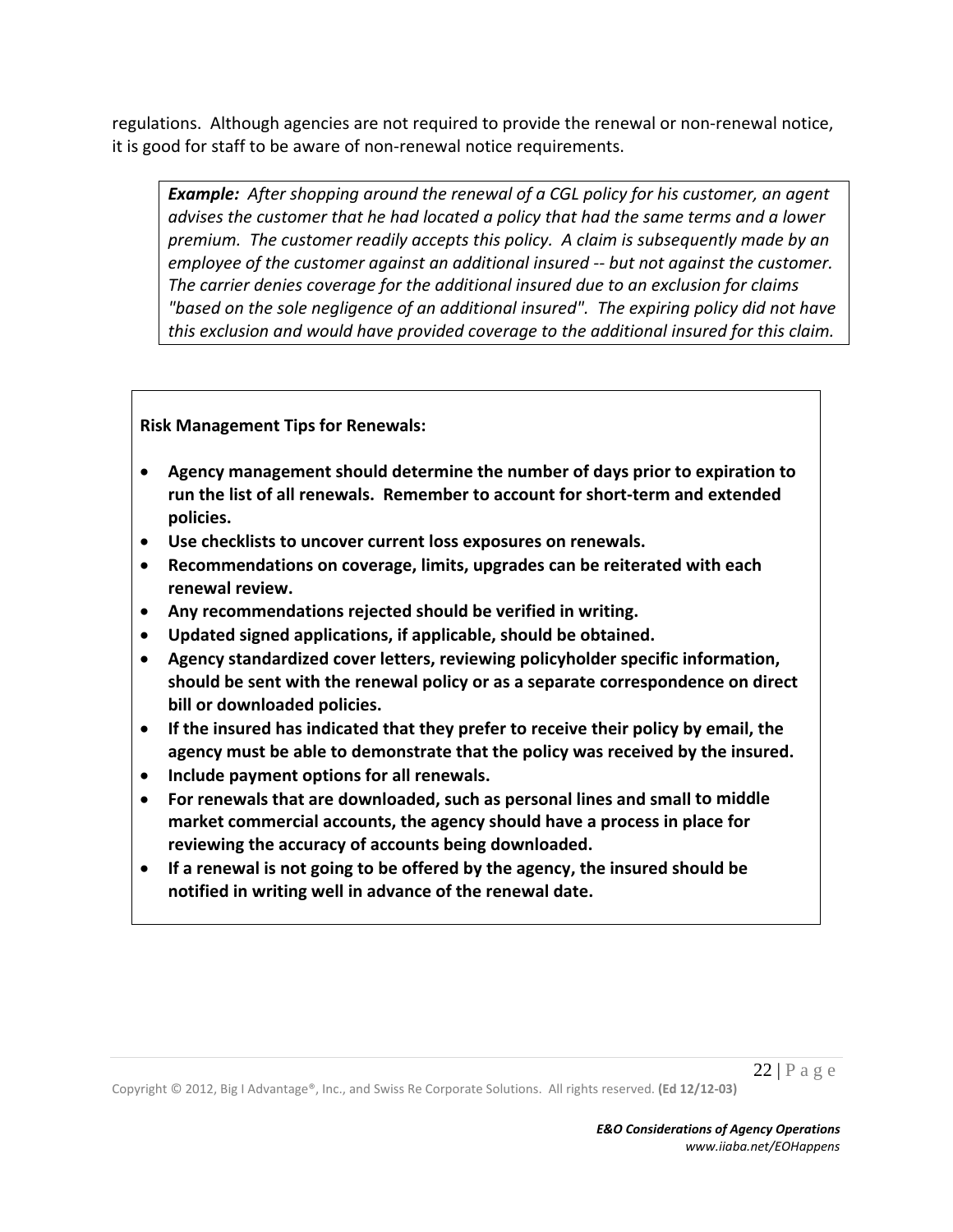# **Discussion Topics**

- *What are the renewal notification requirements in your state?*
- *What process does your agency have in place to review changes in exposures on direct bill renewals?*
- *How often does the agency remarket accounts?*
- *What procedures are in place to ensure any policy replaced with a new carrier offers at lease as broad of coverage as the prior policy?*

# **Section 4: Auditable Policies**

When writing policies that are auditable, be sure to encourage insureds to provide information based on their best educated projection. Explain the downside of under estimating the auditable premium base. The savings at the inception becomes a burden at the expiration. Along with the renewal premium, a large audit results in a fully earned premium due at the time of the audit!

#### **Risk Management Tips for Audits:**

- **Audits should be discussed at the time of writing new or renewal business.**
- **Producers and CSRs should verify in writing, with new and renewal business, that the premium is provisional and therefore, subject to audit.**
- **The agency should develop standard audit language to be used on cover letters when transmitting policies, at the time of an applicable endorsement change and following cancellation or nonrenewal**
- **Information on how the audit premium will be determined should be included**
- **Workers compensation policies for contractors and employee leasing firms may require special discussions and agencies should be aware of NCCI changes in experience rating application.**
- **For contractors workers compensation policies, create a suspense or activity to send a reminder, to keep certificates of insurance on file for subcontractors.**
- **Consider sending a six month notice to remind auditable accounts of the audit provision at the end of the policy term or to request mid‐term figures to avoid a large audit.**
- **When possible, request a copy of any company audit from the insured.**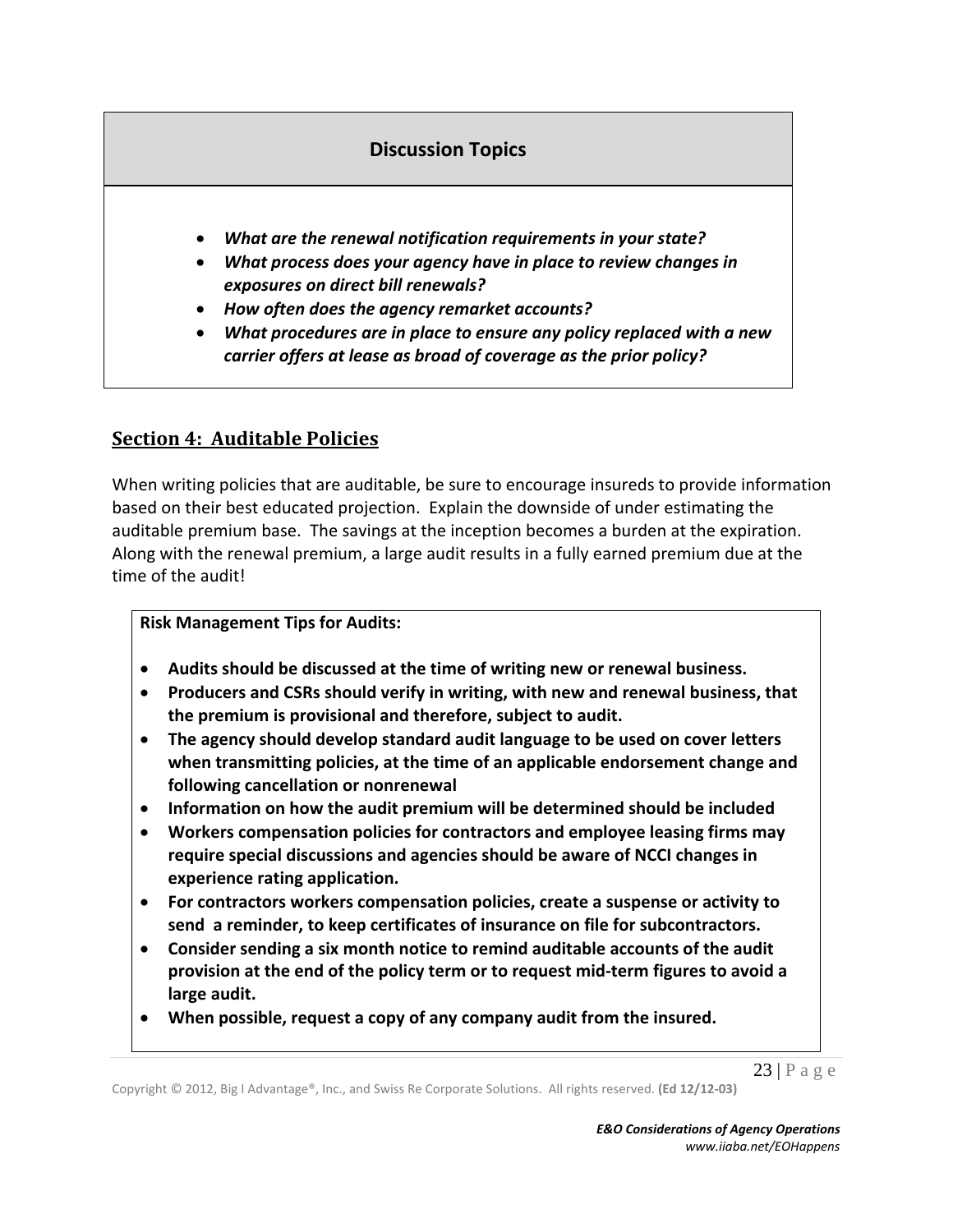**Establish a written procedure for handling audits and provide staff training on the procedure.**

# **Section 5: Cancellations and Non‐Renewals**

Cancellations and non‐renewals can take a number of forms (mid‐term cancellation, non‐ payment, insured request, etc.) and can be initiated by either the carrier or the customer. How these cancellations are handled can vary by policy terms, the state law for cancellations, and the type of policy involved. In general terms, the cancellation process is between the policyholder and the carrier and the agency should be cautious in its involvement. While no agency wants to lose an account, care needs to be taken on how cancellations are handled including how or if the policy will be replaced with another carrier.

Automation has eliminated duplication of effort on so many fronts. However, in the paper world, carriers would mail a written cancellation or non-renewal notice to agents and insureds. Depending upon the carrier's operating procedures, an agency may be the last to know about the cancellation or not even receive an alert.

For commercial lines accounts, agents often receive notifications from carriers for policy cancellation – in paper or electronic form. With respect to personal lines, however, the agent may or may not receive a notification. This can different based off state law. If notification is not sent, agency should review the carrier communication log daily or check the individual carrier's websites is necessary to determine whether any insureds have been notified of a mid‐ term cancellation.

For cancellation with non‐pay accounts, a key E&O exposure exists when an agency interjects itself into the cancellation process by frequently reminding the customer to pay their premium. Customers will tend to rely upon this second notice from the agency. This increased standard of care places the agency in the position of becoming responsible to remind the insured of their payment responsibility and the customer relies upon this. Two reasons that agents often give for the second notice are customer service and the potential loss of customers. Although this would, at first blush, appear to be a sound business practice, the cost to the agency for this procedure must be fully evaluated. If the increased E&O exposure alone is not enough to discourage the practice, then take the time to determine the monetary costs to the agency for the time invested in making this second notice. Instead of reminding customers to pay their premium, having an exit interview process in place is a way to discuss the customer's ongoing insurance needs without raising the standard of care through on‐going reminders. Customers should understand that that their payment must reach the carrier by the due date and that

 $24$  | P a g e

Copyright © 2012, Big I Advantage®, Inc., and Swiss Re Corporate Solutions. All rights reserved. **(Ed 12/12‐03)**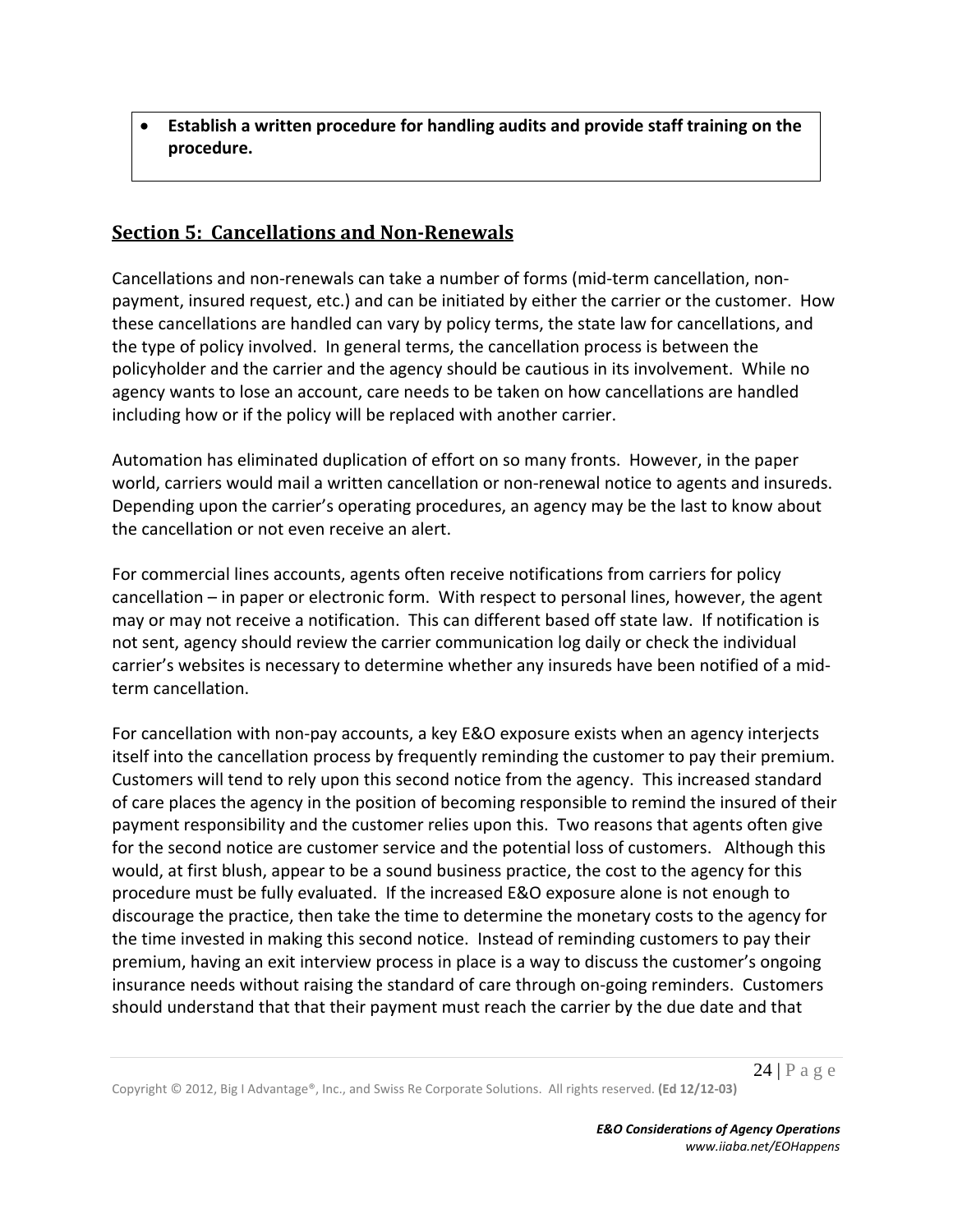replacement coverage may not necessarily be available if there is cancellation for non‐payment of premium.

Some other E&O considerations involve the reinstatement of coverage and the remarketing of the account. In situations where the carrier cancels or non-renews an account, agency staff needs to clearly communicate with the customer on whether an attempt to replace coverage will occur or if the customer should obtain coverage through another agency. The timing of replacing coverage is important to avoid any coverage gaps.

*Example: The named insured pays its (overdue) premium directly to the agency three days prior to the policy's effective cancellation date. The policy had been issued through a surplus lines agent. The agency mails a check by 1st class mail directly to the carrier, but the carrier never confirmed receipt of the payment. When a loss occurs the following week the carrier denies coverage claiming the agency was not its agent and the agency check was not received until two days after the effective cancellation date.* 

*Example: A customer contacts the agency and requests cancellation of a health policy at the end of the month. The agency sends the cancellation request in without specifying an effective date, so the carrier cancels effective immediately. The customer becomes ill before the end of the month ‐‐ during the resulting gap in health coverage ‐‐ and incurs significant, uncovered medical expenses.* 

*Example: The agency issues a binder on a homeowner's policy. The carrier sends a request for additional information, but the agency does not respond to this request on a timely basis, so the carrier issues a cancellation. The cancellation became effective on the same date as a moratorium on binding of coverage due to an approaching storm that causes uncovered wind damage to the home.*

**Risk Management Tips for Cancellations and Non‐renewals:** 

- **Don't provide continued notice reminders to direct bill customers being cancelled for non‐payment. If the agency decides to go beyond the regular standard of care in making notifications to customers of direct bill late notice/cancellation notice then it is important to be consistent. If notice is given in a special situation, make clear to the customer not to expect future reminders and document the discussion**
- **Don't interfere with the carrier's right to notify an insured of cancellation or nonrenewal.**
- **Avoid giving the insured the idea that the agency can have coverage reinstated or rewritten unless first verified with the carrier.**